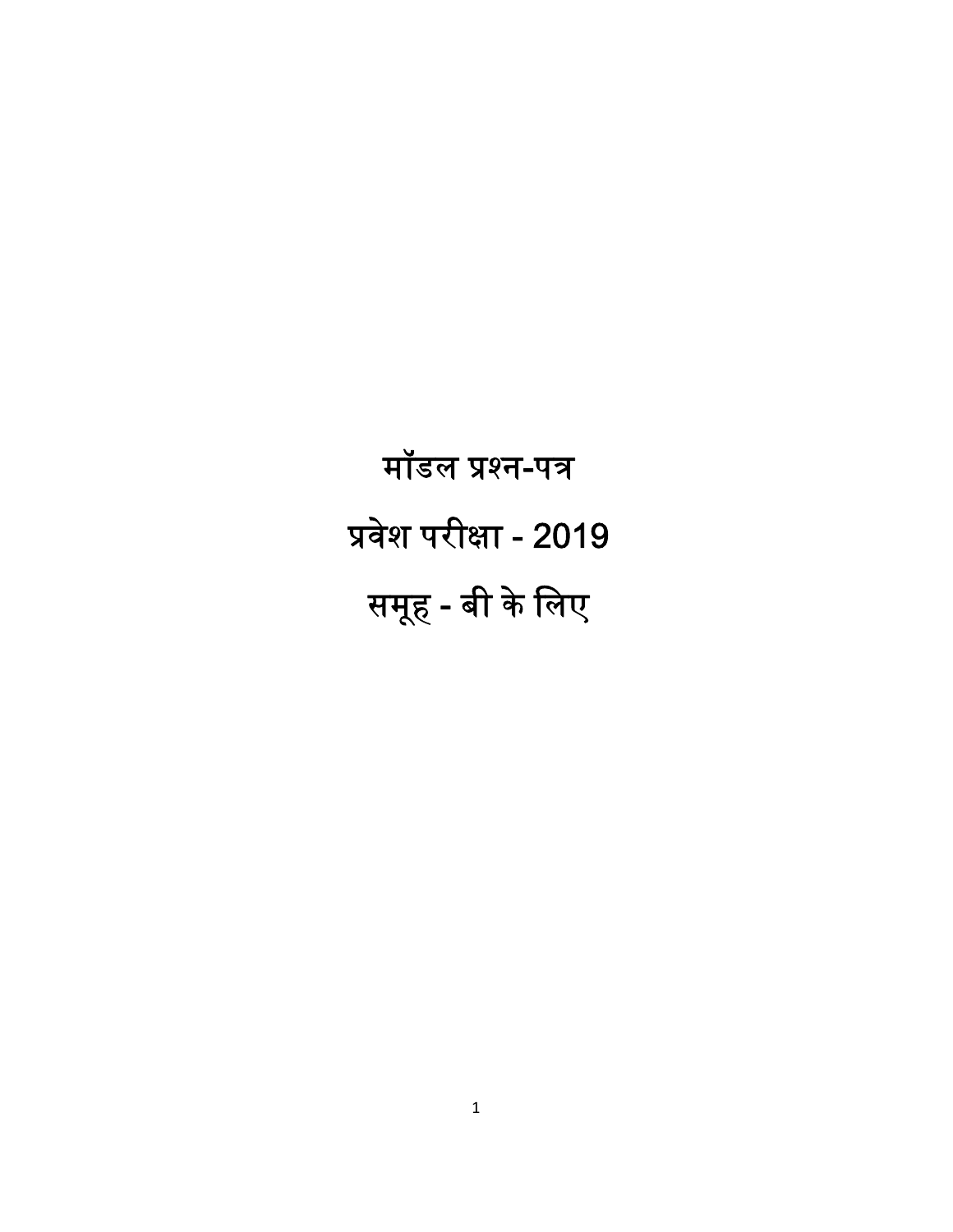# प्रवेश परीक्षा 2018

रोल नंबर ..... अिधकतम अक ं – 150 समय सीमा - 90 िमनट

#### महत्वपूर्ण निर्देश

- 1. इस प्रश्न पुस्तिका में कुल 150 प्रश्न हैं। सभी प्रश्न अनिवार्य हैं।
- 2. प्रत्येक प्रश्न के चार वैकल्पिक उत्तर अ, ब, स और द दिए गये हैं जिनमें से एक सही है।
- 3. ओ.एम.आर. शीट उम्मीदवार को अलग से दी जाएगी, जिसमें सही उत्तर को पूरा भरना है।
- 4. प्रश्न के एक से अधिक उत्तर दिये गये तो वह स्वतः ही रद्द हो जाएगा।
- 5. उᱫर गलत होने पर अंक नहᱭ काटे जाएंगे।
- 6. रफ कार्य इस पुस्तिका में ही करना होगा।
- 7. यह प्रश्नपत्र परीक्षा खत्म होने के बाद ओ.एम.आर. शीट के साथ जमा करवाना है। अन्यथा उम्मीदवार को परीक्षा से अनुपिस्थत समझा जाएगा।
- 8. परीक्षा के दौरान अनुशासन बनाए रखें।
- 9. अनुवाद व अन्य विसंगति में हिन्दी का प्रश्न सही माना जाएगा।

# Entrance Test 2018

Roll No.............. Maximum Marks-150 Time Limit-90 Minutes

### Important Instructions:

- 1. This question booklet contains total 150 questions. Answer all the questions.
- 2. Each question has four options (a), (b), (c) and (d), out of which one is correct.
- 3. The candidate is required to darken completely correct option in the OMR answer sheet supplied separately.
- 4. Answer will get cancelled if it is not answered or two or more answers are given.
- 5. There will be no negative marking.
- 6. Rough work may be done in this question booklet itself.
- 7. Submit the entrance test paper along with OMR answer sheet to the invigilator otherwise the candidate will be considered absent.
- 8. Maintain discipline during the examination.
- 9. In case of doubt or discrepancy in translation Hindi version will be treated as correct.

#### Signature of the Invigilator Signature of the Candidate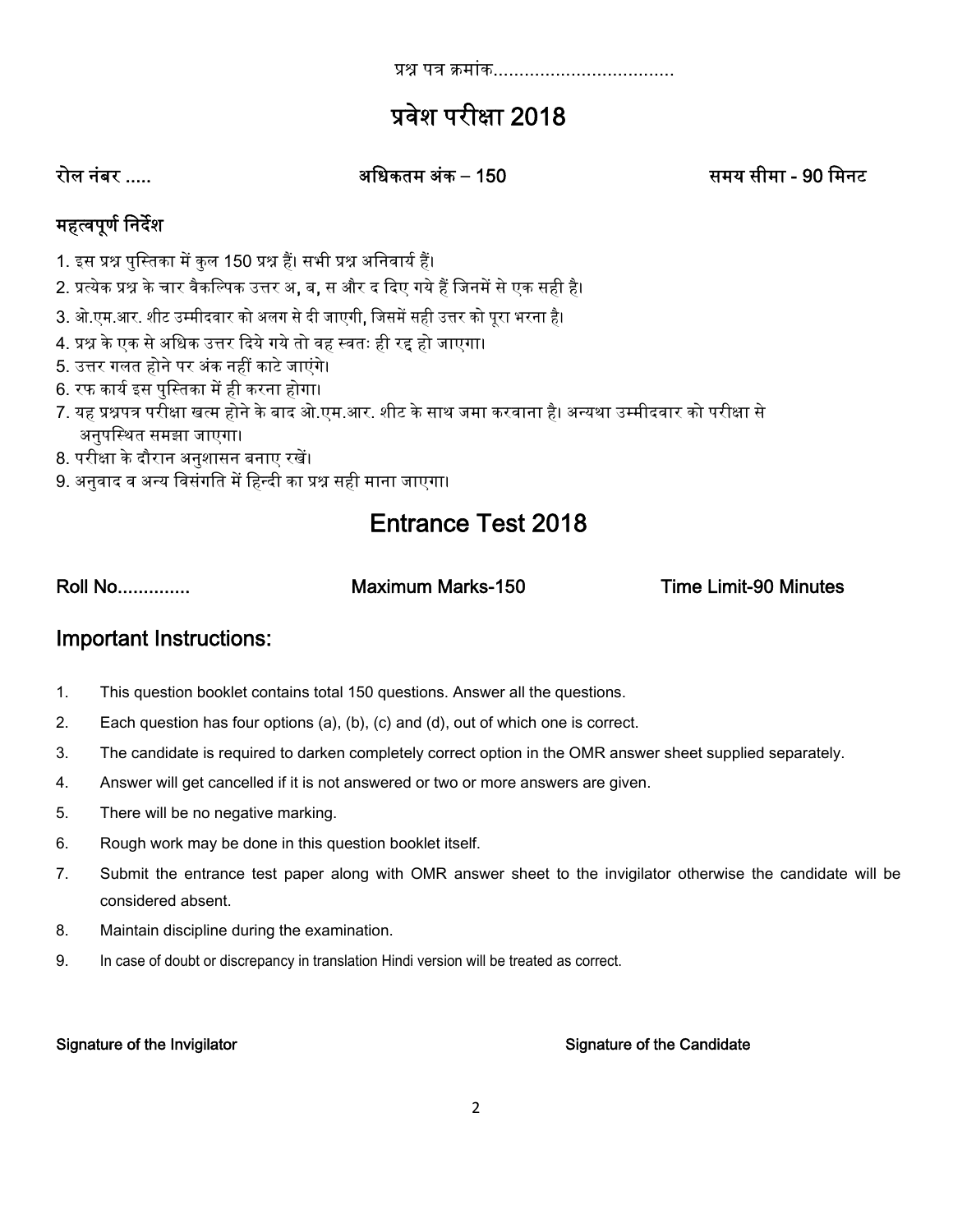1. िदल्ली सल्तनत की दरबारी भाषा थी-

The court language of the Delhi Sultanate was-

| अ. | उर्द     | а. | Urdu       |
|----|----------|----|------------|
| ब. | फारसा    |    | b. Persian |
|    | स. हिंदी |    | c. Hindi   |
| द. | अरबा     | d. | Arabic     |

- 2. सिन्धु घाटी स्थल कालीबंगन किस प्रदेश में है ? In which state is the Kalighangan of Indus Valley located? अ. राजस्थान a. Rajasthan ब. गुजरात c. Gujrat स. मध्य प्रदेश का कारण b. Madhya Pradesh द. उत्तर प्रदेश कर बाद बाद प्रशासक विकास करते हैं। प्रशासक विकास करते हैं कि साथ प्रशासक विकास करते हैं। यह अध 3. हुमायूं का मकबरा कहाँ है? Where is the tomb of Humayu? अ. दिल्ली में लिखा a. Delhi ब. आगरा में <u>b. Agra</u> स. फतेहपुर सीकरी म c. Fatehpur ᱶ Sikri द. काबुल में लिए काबुल के बाद what are the set of the set of the set of the set of the set of the set of the s 4. वर्तमान समय में भारत में राज्यों की संख्या कितनी है? How many states in India at present time? अ. 21 a. 21 ब. 25 b. 25 स. 29 c. 29 द. 31 d. 31
- 5. भारतीय संसद में कितने सदन हैं ?

How many houses are there in the Indian Parliament?

|    | अ. एक  |  | a. One   |
|----|--------|--|----------|
| ब. | - दो   |  | b. Two   |
|    | स. तीन |  | c. Three |
| द. | चार    |  | d. Four  |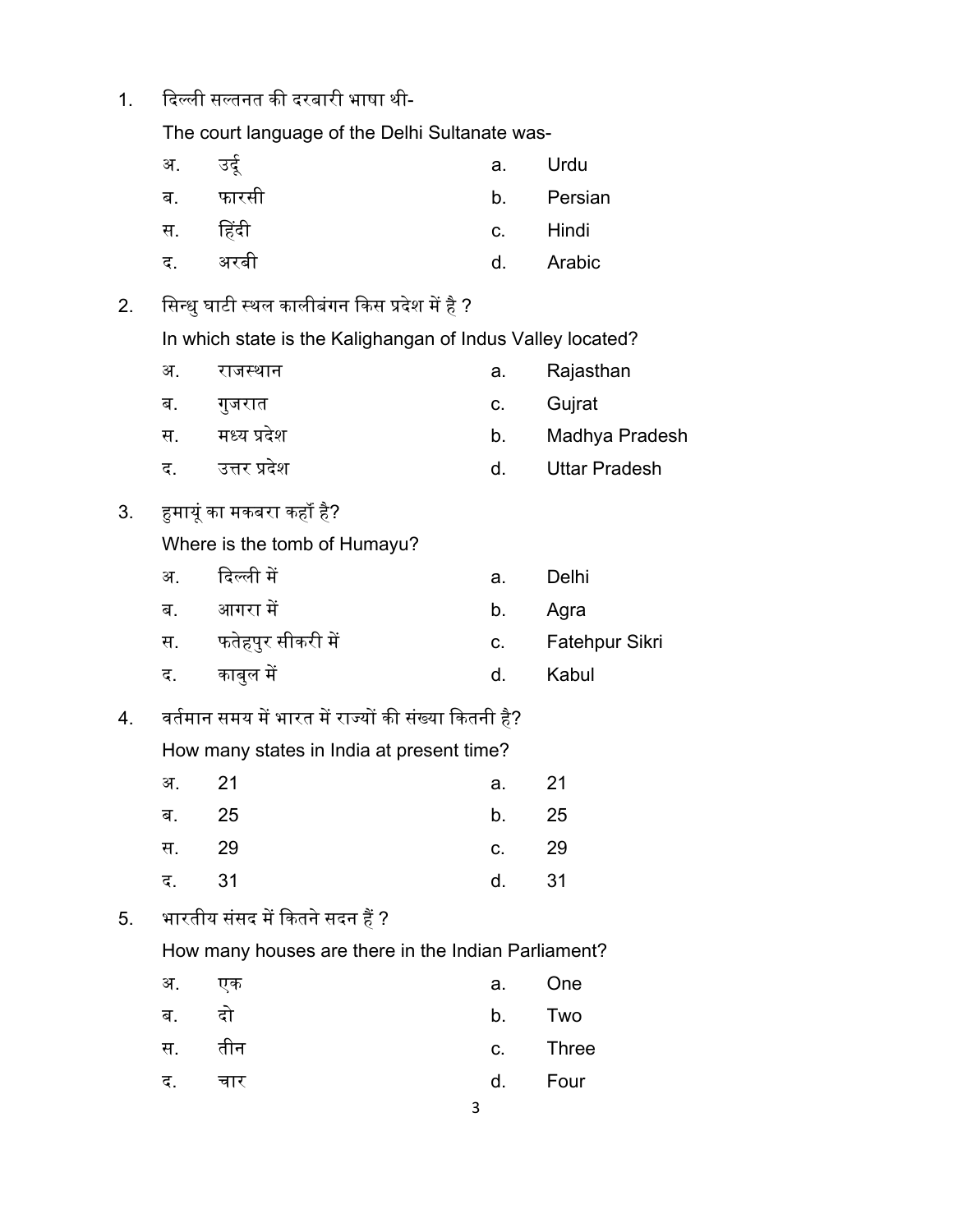6. संविधान सभा के प्रारूप समिति के अध्यक्ष कौन थे ?

Who was the president of the draft constitution committee?

- अ. डॉ० राजेन्दर् पर्साद a. Dr. Rajendra Prasad
- ब. जवाहर लाल नेहरु b. Jawaharlal Nehru
- स. डॉ० बी० आर० अम्बेडकर c. Dr. B.R. Ambedkar
- 
- 7. "पी डी एफ" का पूरा रूप है The full form of "P  $\overline{D}$  F" is  $-$ 
	- अ. मुद्रित दस्तावेज़ प्रारूप
	- ब. सावर्जिनक दस्तावेज़ पर्ारूप
	- स. वहनीय दस्तावेज़ स्वरूप
	- द. प्रकाशित दस्तावेज़ प्रारूप
- 8. "एन.ई.एफ.टी." का पूरा रूप है The full form of "N  $F F T$ " is  $-$ 
	- अ. नेशनल एक्सचेंज फाइनेंशियल टेडिंग a . National Exchange Financial
	-
	- स. नेशनल एक्सचेंज फॉरेन ट्रेडिंग National Exchange Foreign
	- द. नेशनल एक्सचेंज फंड ट्रांसफर d. National Exchange Fund Transfer
- 9. "नरेन्द्र मोदी : द गेम चेंजर" नामक किताब किसने लिखी है ?

Who is the author of the book "Narendra Modi : The Game Changer" ?

- अ. फैज़ल अल्काजी a . Feisal Alkazi
- 
- 
- द. आर० डी० पर्धान d. R.D. Pradhan
- 
- 
- 
- द. पुरुषोᱫम दास टंडन d. Purushottam Das Tandon
	- a. Printed Document Format
	- b. Public Document Format
	- c. Portable Document Format
	- d. Published Document Format
	- **Trading**
- ब. नेशनल इलेक्टर्ॉिनक फंड टर्ांसफर b. National Electronic Fund Transfer
	- **Trading**
	-

- ब. सुदश वमा े र् b. Sudesh Verma
- स. पर्बीर द े c. Prabir De
	-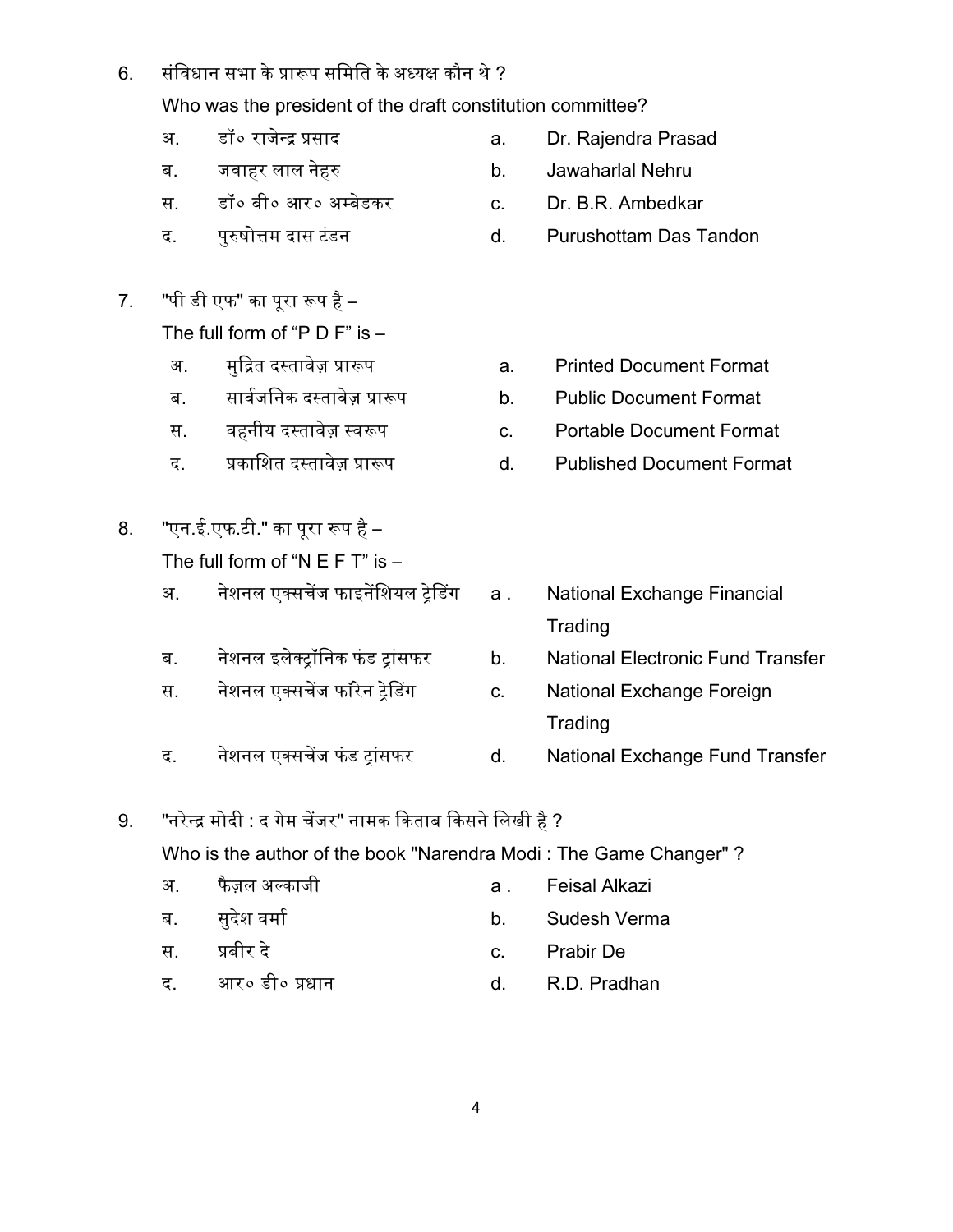10. निम्न में से किस खिलाड़ी को अर्जुन अवार्ड 2017 दिया गया है?

Which of the following players have been given the Arjun Award in 2017?

- अ. िशखर धवन a . Shikhar Dhawan
- ब. भुवने᳡र कुमार b. Bhuvneshwar Kumar
- स. चेते᳡र पुजारा c. Cheteshwar Pujara
- द. मुरली िवजय d. Murli Vijay
- 11. विश्व पर्यावरण दिवस कब मनाया जाता है?

World "Environment Day" is celebrated on –

- अ. 5 जुलाई a. 5 July
- ब. 5 जून b. 5 June
- स. 5 िसतम्बर c. 5 September
- द. 5 अक्टूबर d. 5 October
- 12. भारत का राष्ट्रीय खेल क्या है? What is national sport of India?

| अ. | कबड़ा   | а. | Kabaddi    |
|----|---------|----|------------|
| ब. | क्रिकेट |    | b. Cricket |
|    | स. हॉकी |    | c. Hockey  |
| द. | शतरंज   | d. | Chess      |

#### 13. भारत में निर्मित प्रथम कंप्यूटर है –

The first computer which is made by India.

 अ. िसाथर् a . Siddharth ब. परम b. PARAM स. मेघा c. MEGHA द. साइबर d. Cyber

- 
- 
- 
-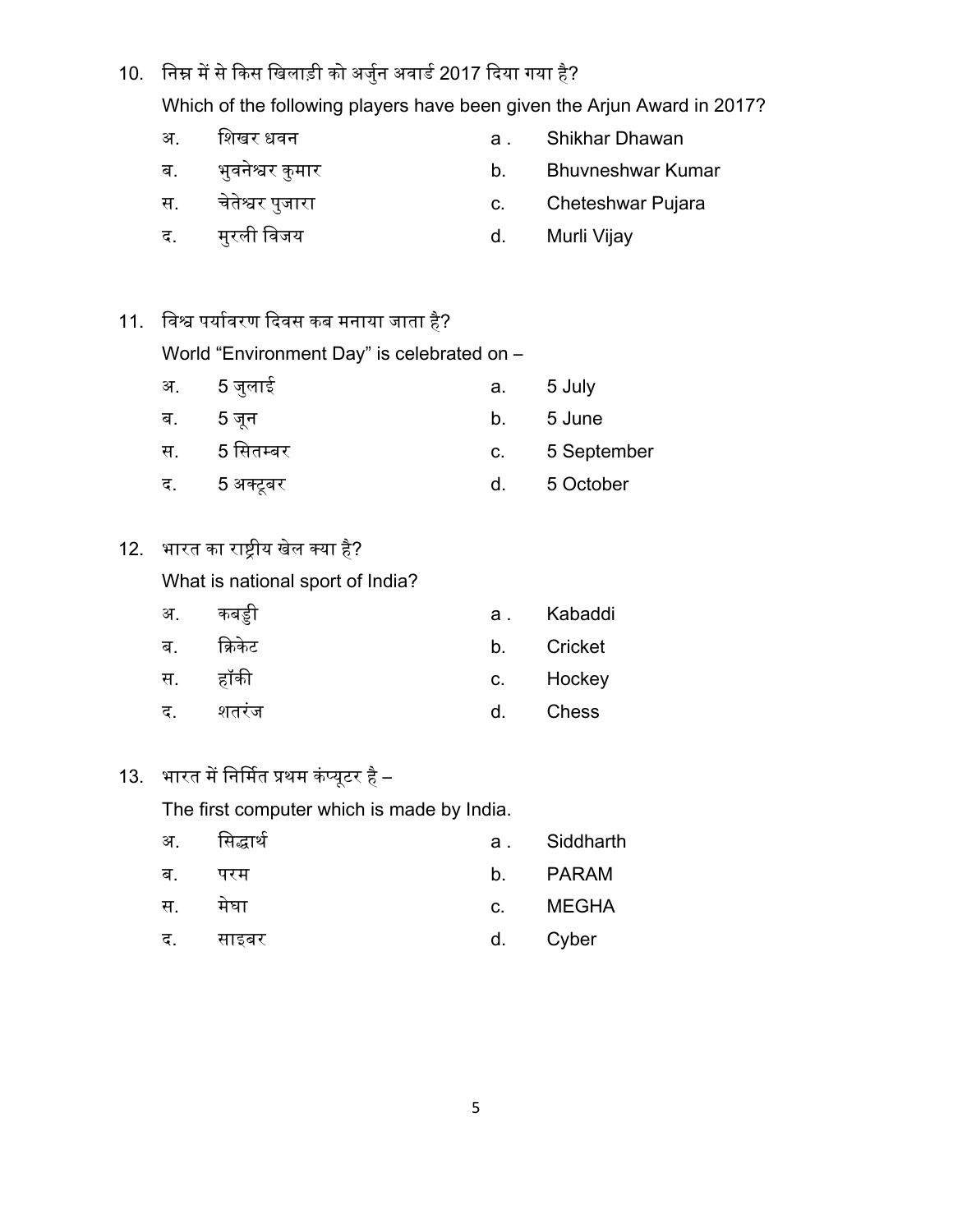| 14. | उत्पादन या बिक्री के स्तर के साथ जो लागत नहीं बदलती है, कहलाती है – |                                                                    |         |                      |
|-----|---------------------------------------------------------------------|--------------------------------------------------------------------|---------|----------------------|
|     |                                                                     | Cost that do not vary with production for sales level are called - |         |                      |
|     | अ.                                                                  | परिवर्तनीय लागत                                                    | $a$ .   | Variable cost        |
|     | ब.                                                                  | निश्चित लागत                                                       | b.      | <b>Fixed cost</b>    |
|     | स. ज                                                                | मानक लागत                                                          | C.      | Standard cost        |
|     | <b>द.</b>                                                           | स्वतंत्र लागत                                                      | d. l    | Independent cost     |
| 15. |                                                                     | कबड्डी के खेल में प्रत्येक टीम में कितने खिलाड़ी होते हैं?         |         |                      |
|     |                                                                     | How many players are there in each team of Kabaddi?                |         |                      |
|     | अ.                                                                  | 7                                                                  | а.      | 7                    |
|     | 8 <sup>8</sup><br>ब.                                                |                                                                    | b.      | 8                    |
|     | स. 11                                                               |                                                                    | $c.$ 11 |                      |
|     | द.                                                                  | 5                                                                  | d.      | 5                    |
| 16. |                                                                     | विश्व बैंक का का मुख्यालय कहाँ है?                                 |         |                      |
|     | Where is the head quarter of world Bank?                            |                                                                    |         |                      |
|     | अ.                                                                  | अमेरिका                                                            | а.      | America              |
|     |                                                                     | ब. लन्दन                                                           | b.      | London               |
|     |                                                                     | स. वाशिंगटन डी.सी.                                                 | C.      | <b>Washington DC</b> |
|     |                                                                     | द. न्यूयार्क                                                       | d.      | <b>New York</b>      |
| 17. |                                                                     | निम्नलिखित में से नृत्य का शास्त्रीय रूप कौन सा है ?               |         |                      |
|     |                                                                     | Which of the following is the classical form of dance?             |         |                      |
|     | अ.                                                                  | भांगड़ा                                                            | а.      | <b>Bhangra</b>       |
|     | ब.                                                                  | गिददा                                                              | b.      | Gidda                |
|     | स.                                                                  | छऊ                                                                 | C.      | Chou                 |
|     | द.                                                                  | मणिपुरी                                                            | d.      | Manipuri             |
| 18. |                                                                     | सूर्य के रासायनिक मिश्रण में हाईड्रोजन का प्रतिशत कितना है ?       |         |                      |
|     |                                                                     | What is the percentage of hydrogen in the chemical mixture of sun? |         |                      |
|     | अ.                                                                  | 71%                                                                | a.      | 71%                  |
|     | ब.                                                                  | 61%                                                                | b.      | 61%                  |
|     | स.                                                                  | 75%                                                                | C.      | 75%                  |
|     | द.                                                                  | 54%                                                                | d.      | 54%                  |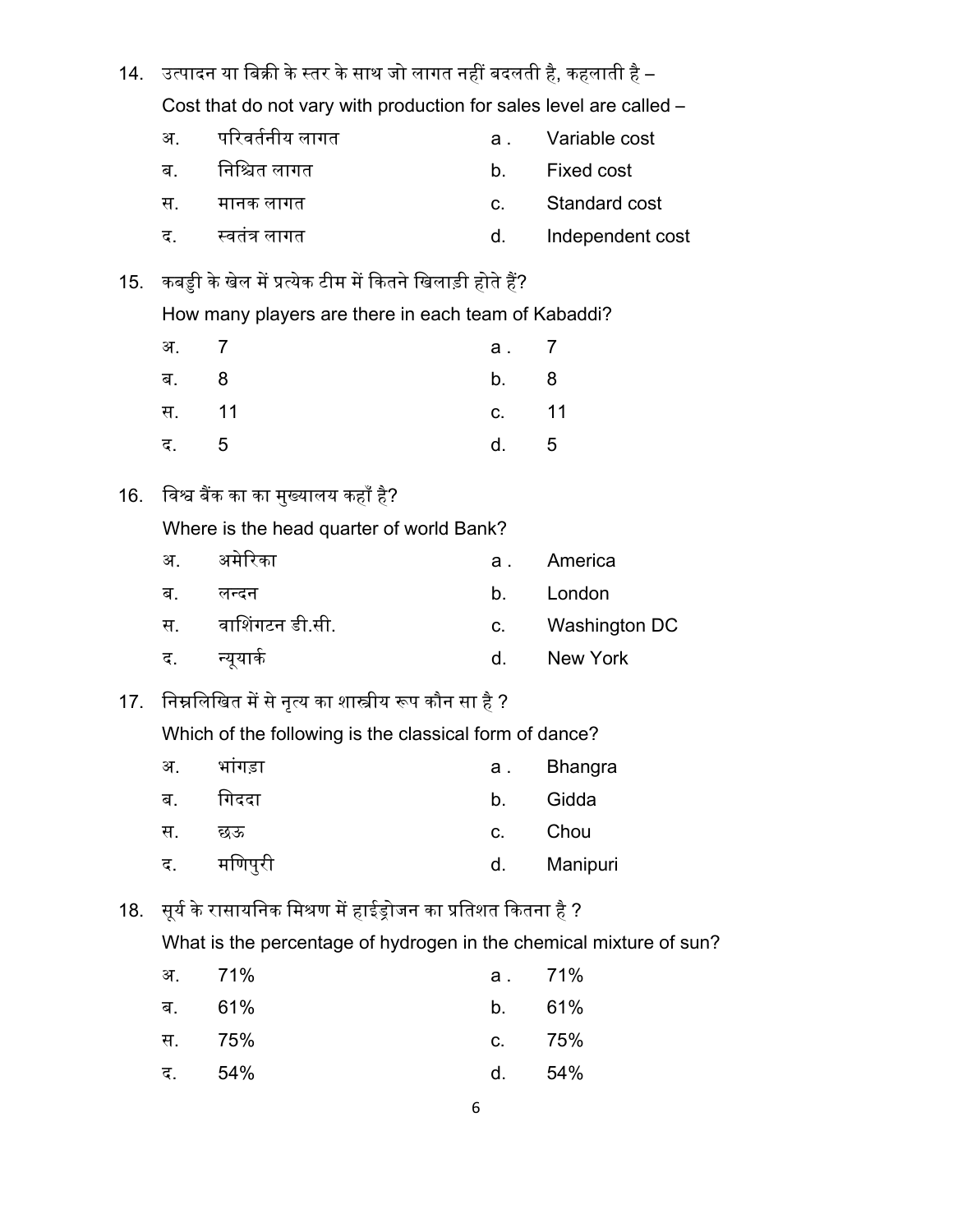| किसी देश का आर्थिक विकास निर्भर करता है ?<br>19. |    |                                                         |             |                                |
|--------------------------------------------------|----|---------------------------------------------------------|-------------|--------------------------------|
|                                                  |    | Economic development of any country depends upon:       |             |                                |
|                                                  | अ. | प्राकृतिक संसाधन                                        | a.          | <b>Natural Resources</b>       |
|                                                  | ब. | पूँजी निर्माण                                           | b.          | Capital formation              |
|                                                  | स. | बाजार का आकार                                           | $C_{\cdot}$ | <b>Market Size</b>             |
|                                                  |    | द. उपर्युक्त सभी                                        | d.          | All of the above               |
| 20.                                              |    | गैलीलियो ने किसका अविष्कार किया ?                       |             |                                |
|                                                  |    | <b>What Galileo invented?</b>                           |             |                                |
|                                                  | अ. | बैरोमीटर                                                | a.          | <b>Barometer</b>               |
|                                                  | ब. | पेंडुलम क्लॉक                                           | b.          | Pendulum clock                 |
|                                                  |    | स. माइक्रोस्कोप                                         | c.          | Microscope                     |
|                                                  | द. | थर्मामीटर                                               | d.          | Thermometer                    |
| 21.                                              |    | निम्नलिखित में से किस का उपयोग पेंसिल में किया जाता है? |             |                                |
| Which of the following is used in pencils?       |    |                                                         |             |                                |
|                                                  | अ. | सीसा                                                    | a.          | Graphite                       |
|                                                  | ब. | सिलिकॉन                                                 | b.          | Silicon                        |
|                                                  |    | स. लकड़ी का कोयला                                       | $C_{\rm L}$ | Charcoal                       |
|                                                  | द. | फ़ास्फ़रोस                                              | d.          | Phosphorous                    |
| 22.                                              |    | पानी के लिए रासायनिक सूत्र है                           |             |                                |
|                                                  |    | Chemical formula for water is                           |             |                                |
|                                                  | अ. | NaAlO <sub>2</sub>                                      | а.          | NaAlO <sub>2</sub>             |
|                                                  | ब. | H <sub>2</sub> O                                        | b.          | H <sub>2</sub> O               |
|                                                  | स. | Al <sub>2</sub> O <sub>3</sub>                          | C.          | Al <sub>2</sub> O <sub>3</sub> |
|                                                  | द. | CaSiO <sub>3</sub>                                      | d.          | CaSiO <sub>3</sub>             |
| 23.                                              |    | गुब्बारे में भरी जाती है                                |             |                                |
|                                                  |    | Balloons are filled with                                |             |                                |
|                                                  | अ. | नाइट्रोजन                                               | a.          | nitrogen                       |
|                                                  | ब. | हीलियम                                                  | b.          | helium                         |
|                                                  | स. | ऑक्सीजन                                                 | C.          | oxygen                         |
|                                                  | द. | आर्गन                                                   | d.          | argon                          |
|                                                  |    |                                                         | 7           |                                |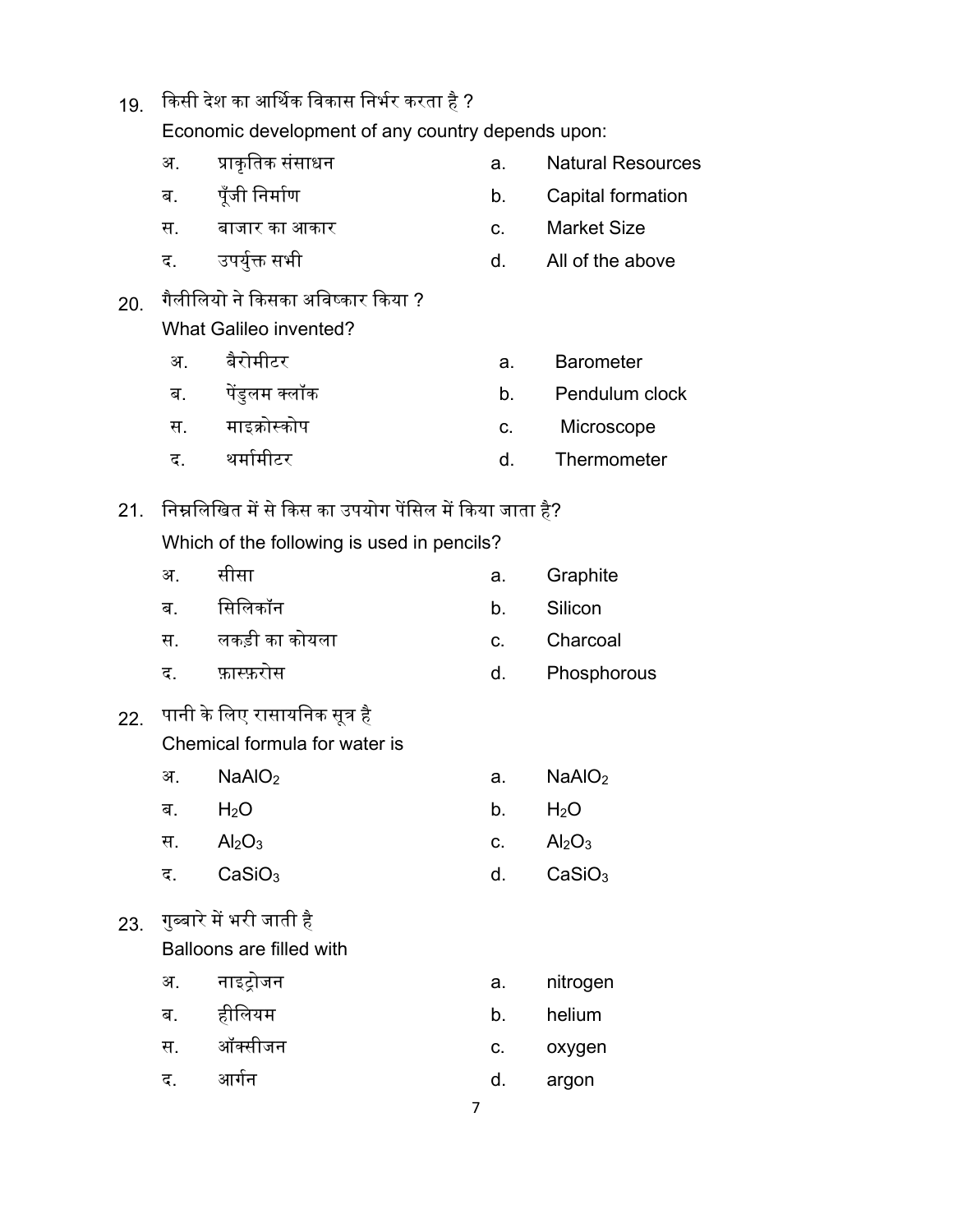24. पौधे मुख्य रूप से अपने पोषक तत्व प्राप्त करते हैं

Plants receive their nutrients mainly from

- अ. क्लोरोिफल a. chlorophyll
- ब. वायुमंडल b. atmosphere
- स. रोशनी c light
- द. मिट्टी d. soil

## 25. प्रकाश संश्लेषण में तेजी से होता है Photosynthesis takes place faster in

- अ. पीली रोशनी a. Yellow light
- ब. सफ़ेद रोशनी b. White Light
- स. लाल रोशनी c Red Light
- द. अँधेरे में लिए d. Darkness

# 26. मायोिपया सेजुड़ा हुआ है

Myopia is connected with

- अ. कान a. Ears
	- ब. आंखें <u>b.</u> Eyes
- स. फेफड़ᲂ c Lung
	- द. इनमे से कोई नहीं <u>कारका स</u>ारक d. None of these

# 27. त्वचा की पिग्मेंटेशन के कारण है

Pigmentation of skin is due to

- 
- 
- स. ल्यूकोसाइट c leucocytes
- 
- 
- 
- 
- 
- 
- अ. लिम्फोसाइटों a. lymphocytes
- ब. मोनॉइट्स b. monocytes
	-
- द. मेलनॉइट्स d. melanocytes
- 
- 
- 
-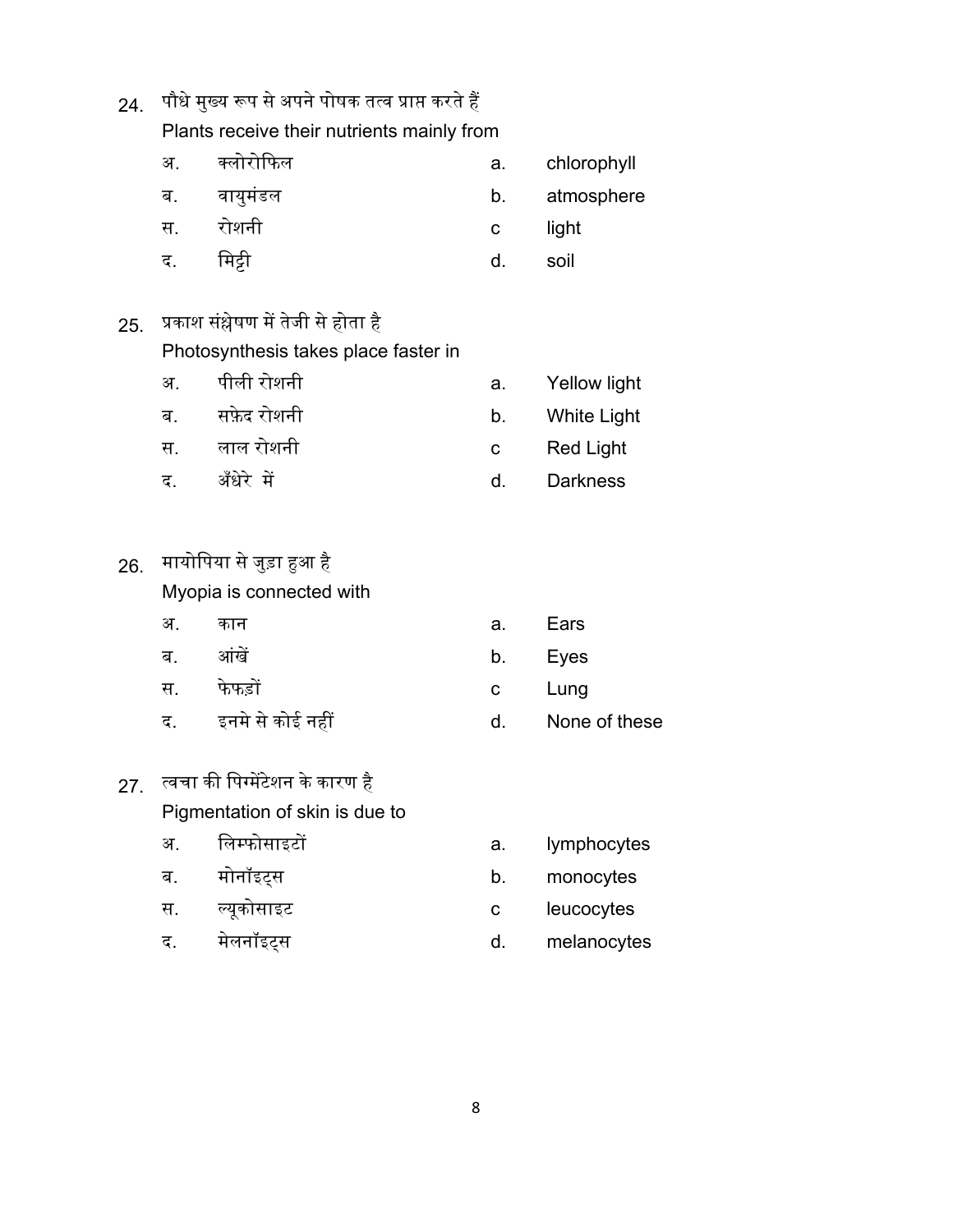28. गलसुआ एक बीमारी हैिजसका कारण है

Mumps is a disease caused by

- अ. दिषत पानी ू a. contaminated water
- ब. जीवाण ु
- स. विषाणु
- द. इनमे से कोई नहीं
- 29. संक्षेप 'ओ.एस.' का कंप्यूटर के क्षेत्र में मतलब है?

'OS' computer abbreviation usually means

- अ. महत्व का अनुकर्म a. Order of Significance
- ब. ओपन सॉफ्टवेयर b. Open Software
- स. ऑपरेटिंग सिस्टम comperating System
- द. पर्काशीय संवेदक d. Optical Sensor

30. INI 'एक्सटेंशन किस प्रकार की फाइल को संदर्भित करता है?

'INI' extension refers usually to what kind of file?

- अ. इमज फाइल े a. Image file
- ब. िसस्टम फाइल b. System file
- स. हाइपरटेक्स्ट िरलेटेड फाइल c Hypertext related file
- द. इमेज कलर मैचिंग प्रोफाइल फाइल d. Image Color Matching Profile file

#### 31. एंटोमोलॉजी िवज्ञान हैजो अध्ययन करता है

Entomology is the science that studies

- अ. मनुष्यों का व्यवहार a. Behavior of human beings
- ब. कीड़े b. Insects
- स. तकनीकी की उत्पत्ति और इतिहास और वैज्ञािनक शब्द
- 
- 
- 
- c. The origin and history of technical and scientific terms
- द. चट्टानों का गठन d. The formation of rocks
- 
- b. bacterium
- c virus
- d. None of these.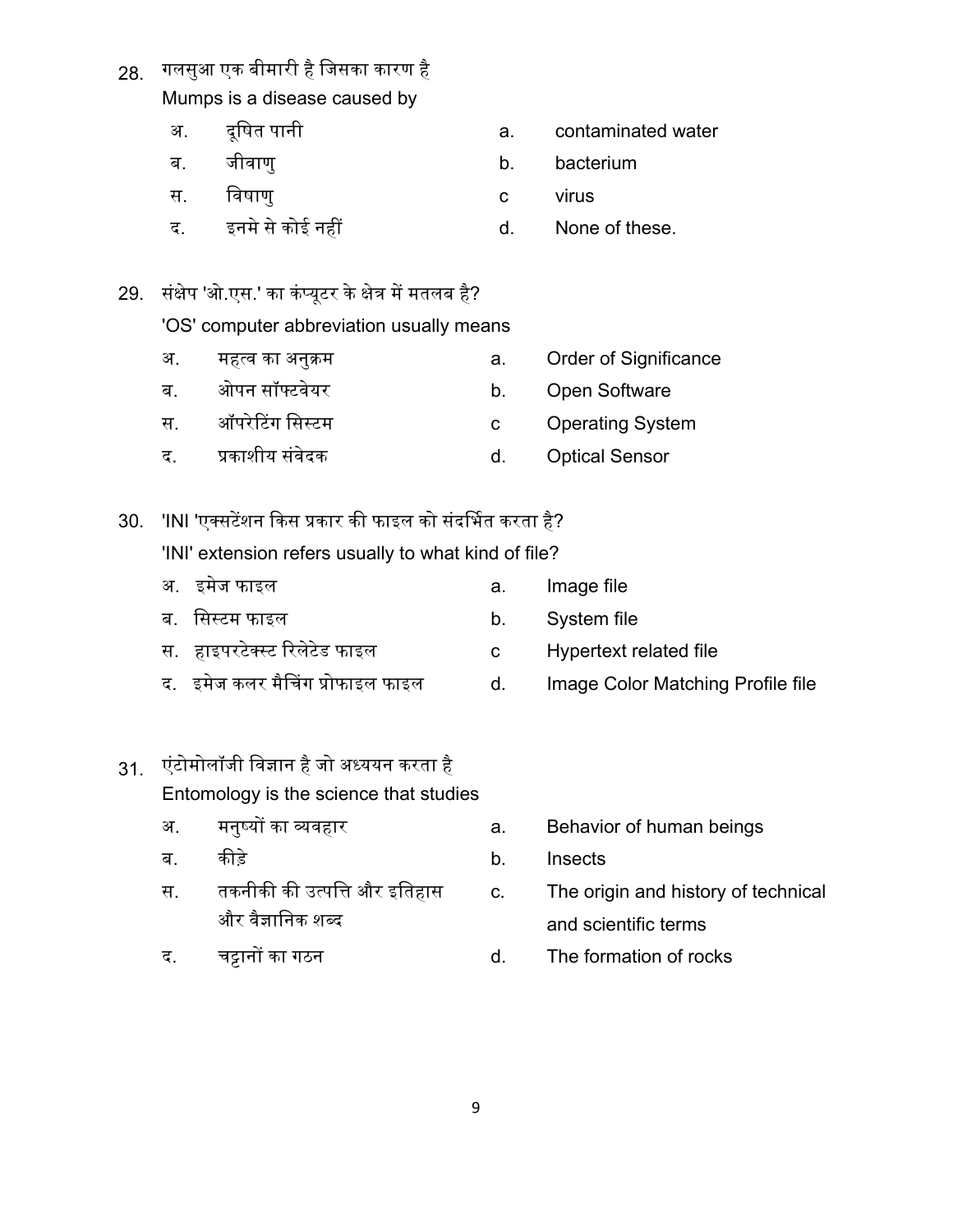- 32. प्यार की कला को दर्शाते हुए प्रसिद्ध मूर्तियां जो 950 ईस्वी 1050 ईस्वी के समय में बनीं हैं Famous sculptures depicting art of love built some time in 950 AD – 1050 AD are
	- अ. खजुराहो मंिदर a. Khajuraho temples
	- ब. जामा मिस्जद b. Jama Masjid
	- स. सूयर् मंिदर c. Sun temple
	- द. महाबलीपुरम मंिदर d. Mahabalipuram temples
- 33. भारत का िफल्म और टीवी संस्थान िस्थत है Film and TV institute of India is located at
	- अ. पुणे (महारा᳦) a. Pune (Maharashtra)
	- ब. राजकोट (गुजरात) b. Rajkot (Gujarat)
	- स. पिंपरी (महाराष्ट्र) c. Pimpri (Maharashtra)
	- द. पेरामपुर (तिमलनाडु) d. Perambur (Tamilnadu)
- 34. डूरंड कप िकस खेल सेजुड़ा हुआ है Durand Cup is associated with the game of
	- अ. िकर्केट a. Cricket ब. फ़ुटबॉल b. Football स. हॉकी c. Hockey द. वॉलीबाल d. Volleyball
- 35. 'डांिडया' एक लोकिपर्य नृत्य है

'Dandia' is a popular dance of

- अ. पंजाब a. Punjab
- ब. गुजरात b. Gujarat
- 
- 
- 
- 
- स. तिमलनाडु c. Tamil Nadu
- द. महाराष्ट्र व. Maharashtra
- 
- -
	-
- 
-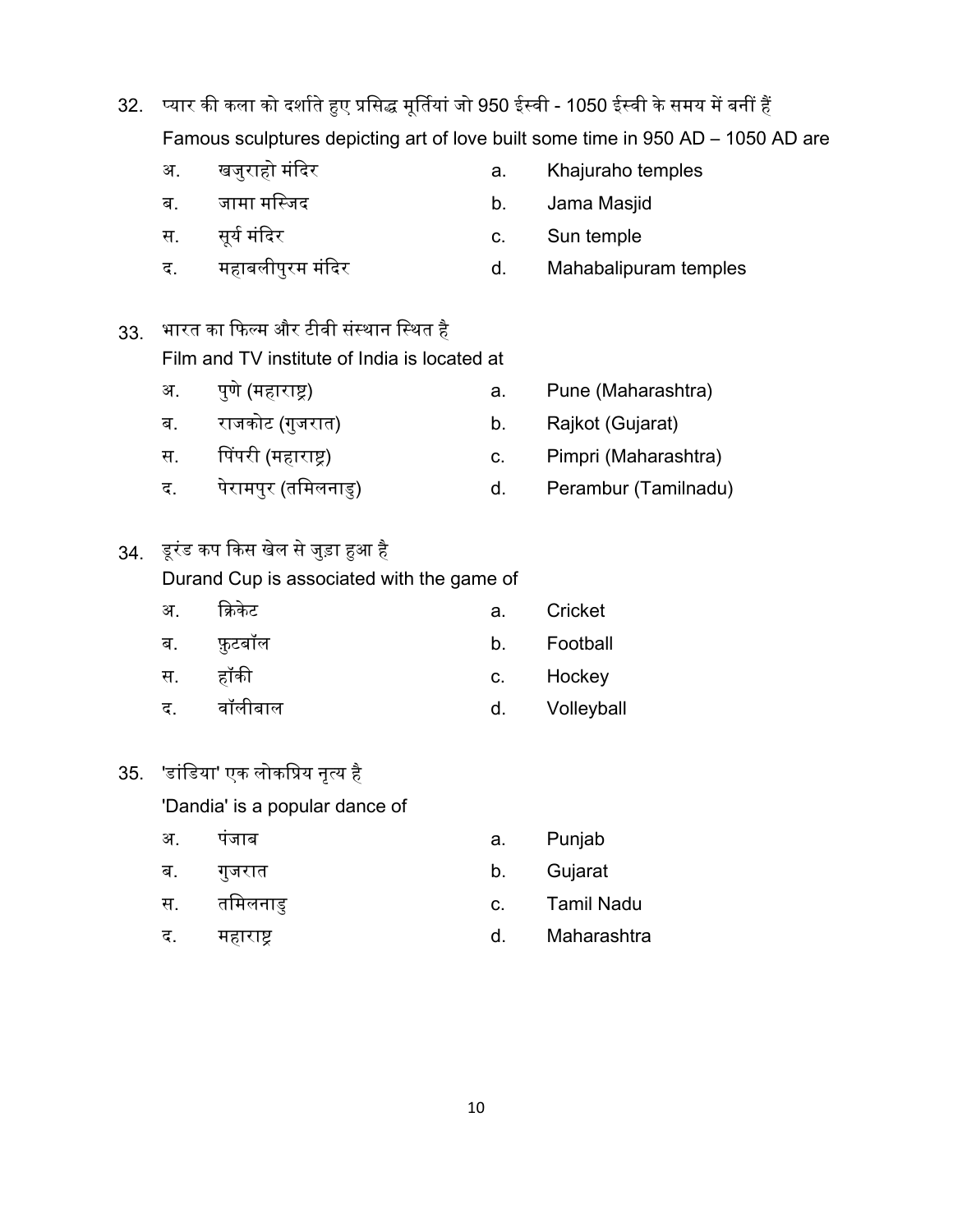| 36. |                                                            | मशहूर गीत 'सारे जहां से अच्छा ' किसने बनाया?         |    |                              |
|-----|------------------------------------------------------------|------------------------------------------------------|----|------------------------------|
|     |                                                            | Who composed the famous song 'Sare Jahan SeAchha'?   |    |                              |
|     | अ.                                                         | जयदेव                                                | a. | Jaidev                       |
|     | ब.                                                         | मोहम्मद इकबाल                                        | b. | Mohammad Iqbal               |
|     |                                                            | स. बंकिमचंद्र चट्टोपाध्याय                           | C. | Bankim Chandra Chattopadhyay |
|     | <b>द.</b>                                                  | रविंद्रनाथ टैगोर                                     | d. | Rabindranath Tagore          |
| 37. |                                                            | यूनेस्को का मुख्यालय है                              |    |                              |
|     |                                                            | The headquarters of the UNESCO is at                 |    |                              |
|     | अ.                                                         | रोम                                                  | a. | Rome                         |
|     | ब. ज                                                       | जिनेवा                                               | b. | Geneva                       |
|     |                                                            | स. न्यूयॉर्क                                         | C. | <b>New York</b>              |
|     | द.                                                         | पेरिस                                                | d. | Paris                        |
| 38. |                                                            | निम्नलिखित में से कौन सा देश सार्क का सदस्य नहीं है? |    |                              |
|     | Which of the following countries is not a member of SAARC? |                                                      |    |                              |
|     | अ.                                                         | नेपाल                                                | a. | <b>Nepal</b>                 |
|     | ब. ज                                                       | बांग्लादेश                                           | b. | Bangladesh                   |
|     |                                                            | स. अफ़ग़ानिस्तान                                     | C. | Afghanistan                  |
|     | द.                                                         | म्यांमार                                             | d. | Myanmar                      |
|     |                                                            | 39. 'चार मिनार' कहां है                              |    |                              |
|     |                                                            | The 'Char Minar' is in                               |    |                              |
|     | अ.                                                         | अहमदाबाद                                             | а. | Ahmedabad                    |
|     | ब.                                                         | हैदराबाद                                             | b. | Hyderabad                    |
|     | स.                                                         | दिल्ली                                               | C. | Delhi                        |
|     | द.                                                         | सीकरी                                                | d. | Sikri                        |
|     |                                                            |                                                      |    |                              |
| 40. |                                                            | भारत के लौह पुरुष के रूप में कौन जाना जाता है        |    |                              |
|     |                                                            | Who is known as Iron man of India                    |    |                              |
|     | अ.                                                         | गोविंद बल्लभ पंत                                     | a. | <b>Govind Ballabh Pant</b>   |

- ब. जवाहर लाल नेहरू b. Jawaharlal Nehru
- स. सुभाष चंद्र बोस c. Subhash Chandra Bose
- द. सरदार वल्लभभाई पटेल d. Sardar Vallabhbhai Patel
- 
- 
- -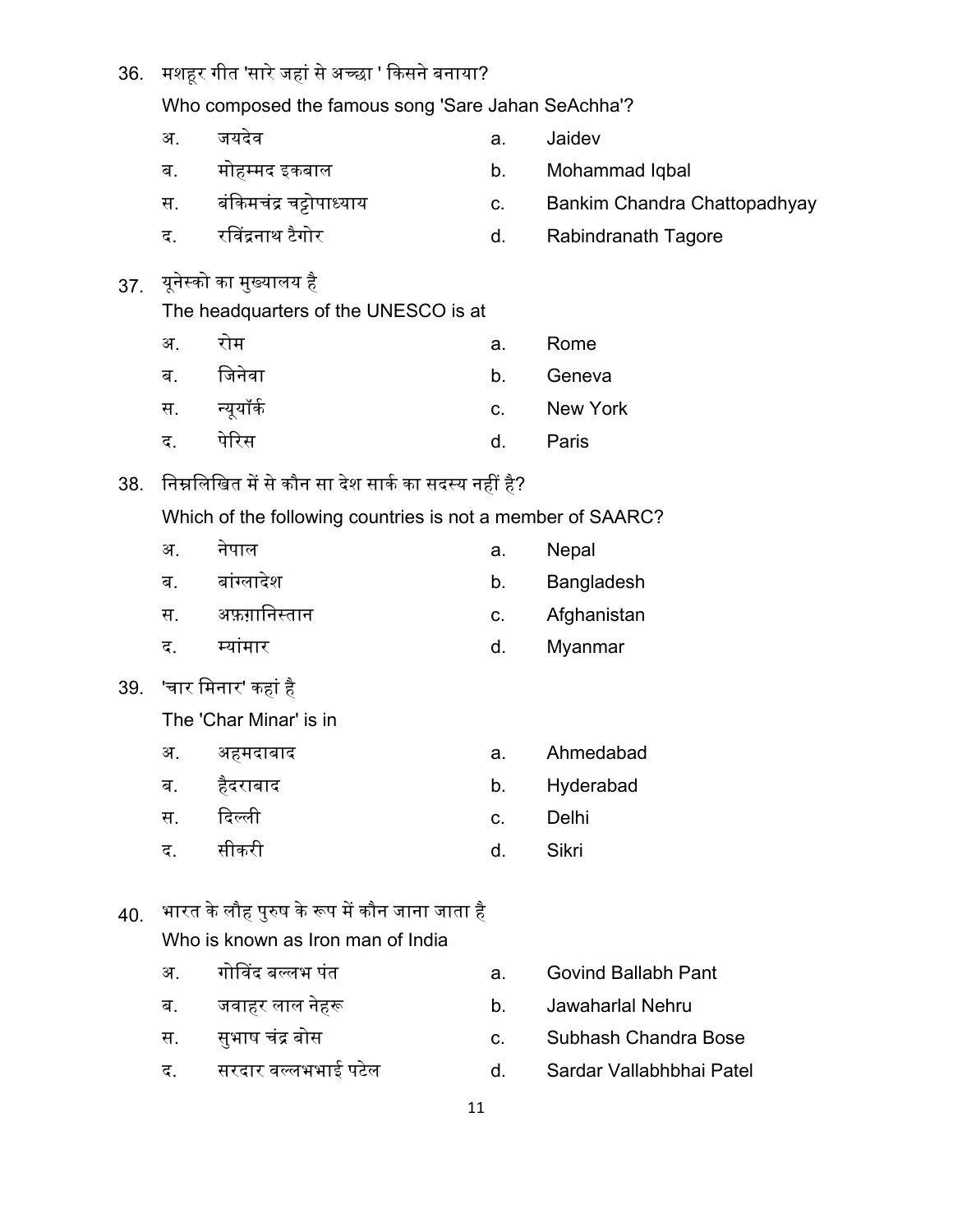#### Instructions :(Q. 41- Q. 50) Read the passage given below and write the option that you consider the most appropriate.

It is a strange that, according to his position in life, an extravagant man is admired or despised. A successful businessman does nothing to increase his popularity by being careful with his money. He is expected to display his success, to have smart car, an expensive life, and to be lavish with his hospitality. If he is not so, he is considered mean and his reputation in business may even suffer in consequence. The paradox remains that if he had not been careful with his money in the first place, he would never have achieved his present wealth. Among the two income groups, a different set of values exists. The young clerk, who makes his wife a present of a new dress when he hadn't paid his house rent, is condemned as extravagant. Carefulness with money to the point of meanness is applauded as a virtue. Nothing in his life is considered more worthy than paying his bills. The ideal wife for such a man separates her housekeeping money into joyless little piles- so much for rent, for food, for the children's shoes; she is able to face the milkman with equanimity and never knows the guilt of buying something she can't really afford. As for myself, I fall into neither of these categories. If I have money to spare, I can be extravagant, but when, as is usually the case, I am hard up, then I am the meanest man imaginable.

- 41. In the opinion of the writer, a successful businessman:
	- a. is more popular if he appears to be doing nothing.
	- b. should not bother about his popularity.
	- c. must be extravagant before achieving success.
	- d. is expected to have expensive tastes.
- 42. The phrase lavish with his hospitality signifies:
	- a. miserliness in dealing with his friends.
	- b. considerateness in spending on guests and strangers.
	- c. extravagance in entertaining guests.
	- d. indifference in treating his friends and relatives.
- 43. We understand from the passage that:
	- a. all mean people are wealthy
	- b. Wealthy people are invariably successful.
	- c. carefulness generally leads to failure.
	- d. thrift may lead to success.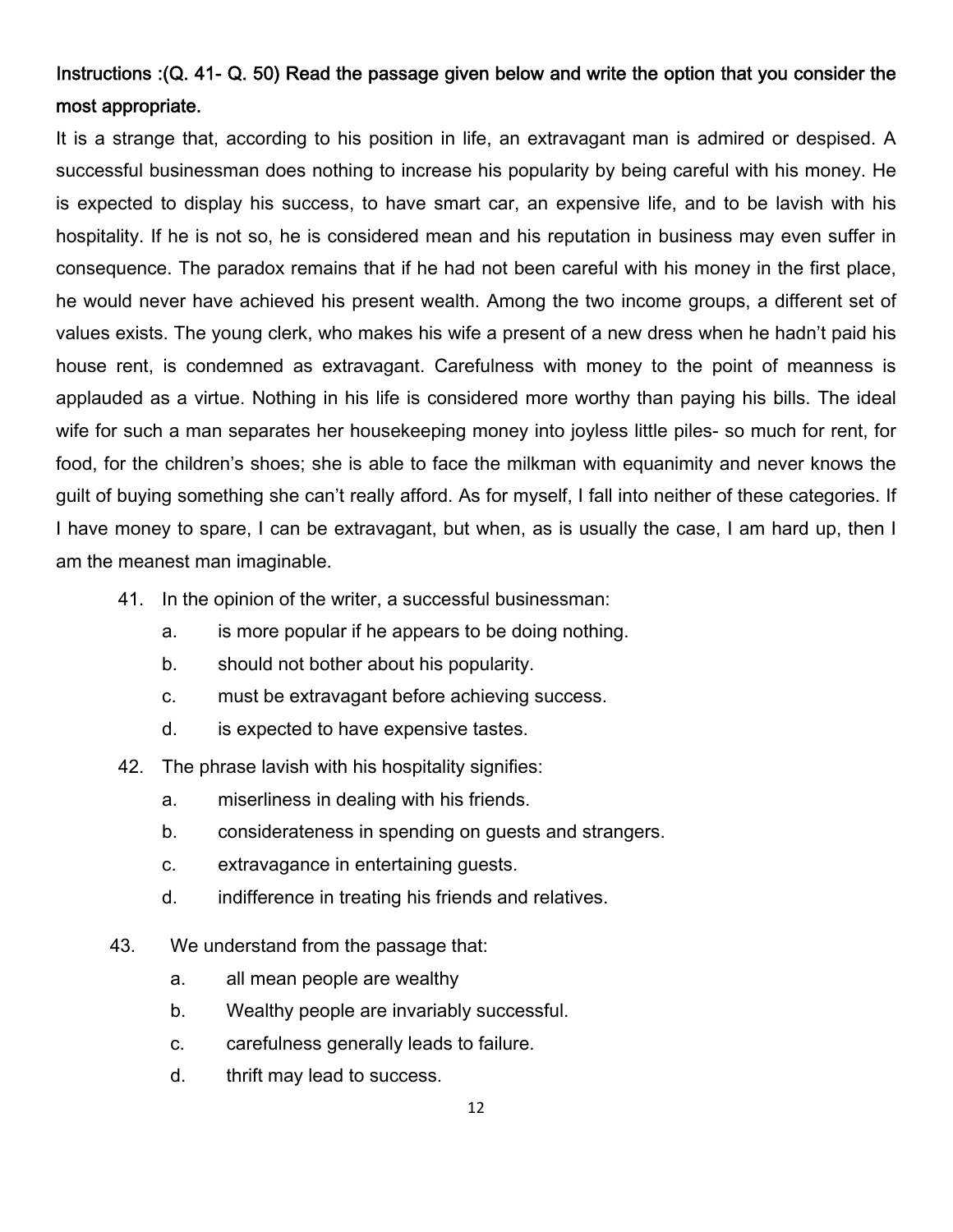- 44. It seems that low paid people should:
	- a. not pays their bills promptly.
	- b. not keeps their creditors waiting.
	- c. borrow money to meet their essential needs
	- d. feel guilty if they overspend
- 45. The word paradox means:
	- a. statement based on facts.
	- b. that which brings out the inner meaning.
	- c. that which is contrary to received opinion.
	- d. statement based on the popular opinion
- 46. How does the housewife, described by the writer, feel when she saves money?
	- a. is content to be so thrifty.
	- b. wishes life were less burdensome.
	- c. is still troubled by a sense of guilt.
	- d. wishes she could sometimes be extravagant.
- 47. Which of the following is opposite in meaning to the word applauded in the passage?
	- a. Humiliated
	- b. Decried
	- c. Cherished
	- d. Suppressed
- 48. The statement she is able to face the milkman with equanimity implies that:
	- a. she is not upset as she has been paying the milkman his dues regularly.
	- b. she loses her nerve at the sight of the milkman who always demands his dues.
	- c. she manages to keep cool as she has to pay the milkman who always demads his dues.
	- d. she remains composed and confident as she knows that she can handle the milkman tactfully.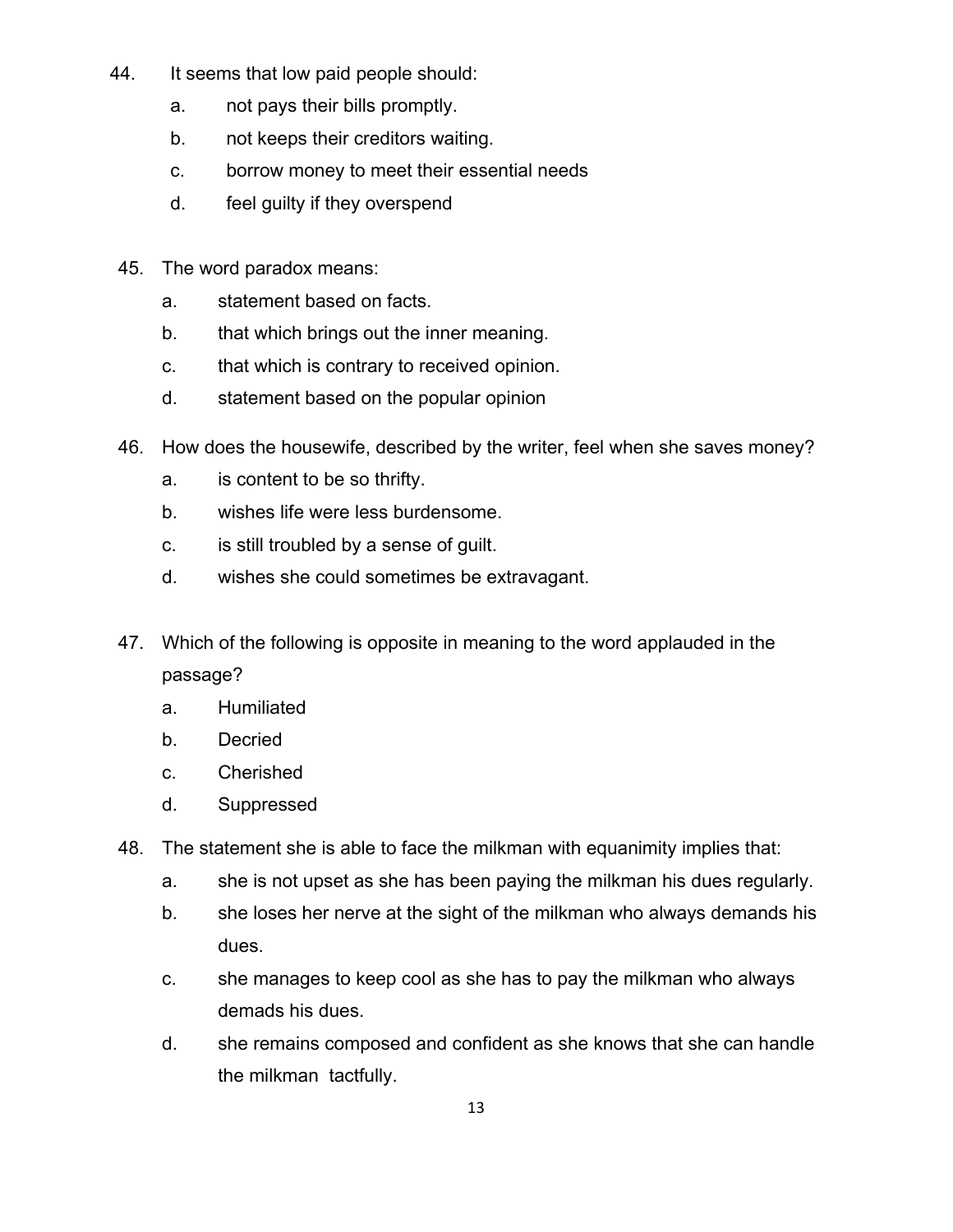- 49. As far as money is concerned, we get the impression that the writer:
	- a. is incapable of saving anything
	- b. is never inclined to be extravagant
	- c. would like to be considered extravagant
	- d. doesn't often have any money to save.
- 50. Which of the following would be the most suitable title for the passage?
	- a. Extravagance leads to poverty
	- b. Miserly habits of the poor.
	- c. Extravagance in the life of the rich and the poor.
	- d. Extravagance is always condemnable.
- 51. Which is possessive pronoun in the sentence "I played the guitar but my brother plays his piano?"
	- a. I
	- b. my
	- c. their
	- d. his
- 52. Find the correct spelt word.
	- a. Enterpreneur
	- b. Entreorenure
	- c. Entrepreneur
	- d. Enterprenure
- 53. Person who does not believe in the existence of God:
	- a. Theist
	- b. Heretic
	- c. Atheist
	- d. Fanatic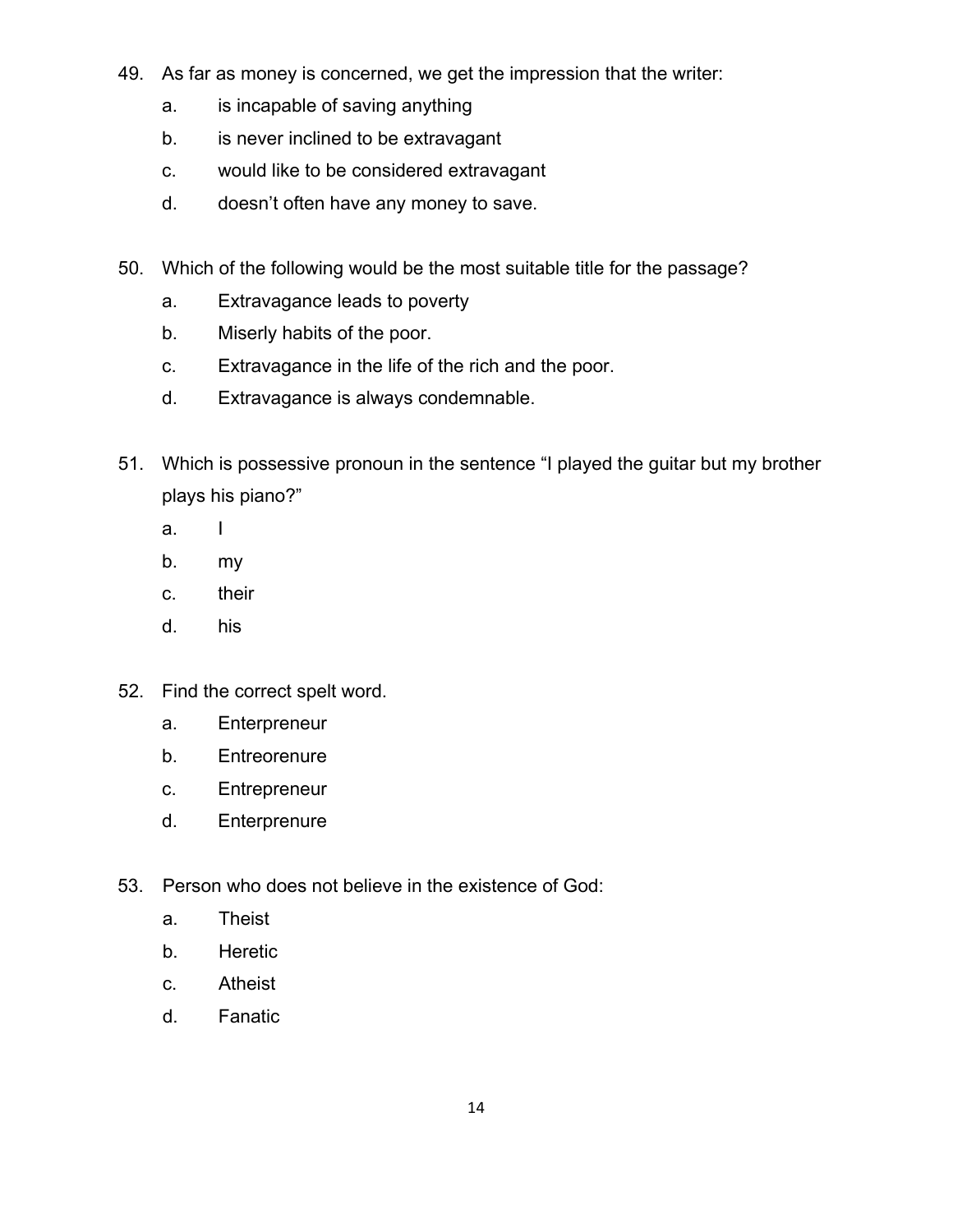- 54. Antonyms of MODERN is:
	- a. Up-date
	- b. Recent
	- c. Cast
	- d. Ancient
- 55. Synonyms of MASSIVE is
	- a. Lump sum
	- b. Strong
	- c. Little
	- d. Huge
- 56. Even if it rains I shall come means......
	- a. if I come it will not rain
	- b. if it rains I shall not come
	- c. I will certainly come whether it rains or not
	- d. whenever there is rain I shall come

#### Instruction:  $(Q. 57 - Q. 60)$  Fill in the blanks.

- 57. This is a good ...... for a picnic.
	- a. Plot
	- b. Spot
	- c. Scene
	- d. Landscape
- 58. Although initial investigations pointed towards him ......
	- a. the preceding events corroborated his involvement in the crime
	- b. the additional information confirmed his guilt
	- c. the subsequent events established that he was guilt
	- d. the subsequent events proved that he was innocent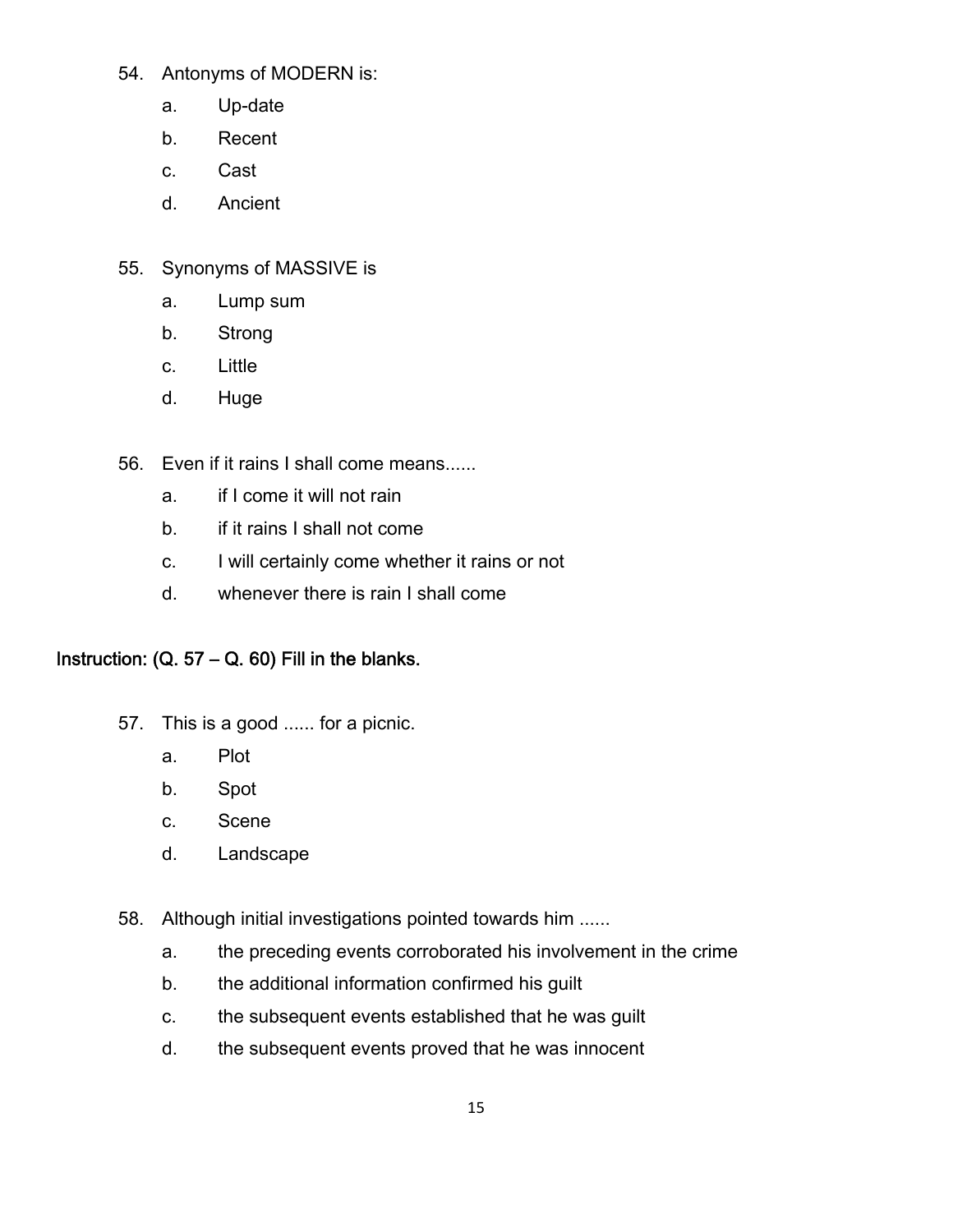- 59. \_\_\_\_\_ European expert was invited to speak to the committee.
	- a. A
	- b. AN
	- c. THE
	- d. NOT REQUIRD.
- 60. Catching the earlier train will give us the ...... to do some shopping.
	- a. Chance
	- b. Luck
	- c. Possibility
	- d. Occasion

निर्देश: (प्रश्न 61- प्रश्न 65) : दिया गया ग्राफ वर्ष में एक कंपनी की आय और व्यय (लाखों रुपये में) बताता है। ग्राफ का सावधानी से अध्ययन कर निम्न प्रश्नो के उत्तर दें।

Directions: (Q. 61– Q. 65) : Graph showing the detail of Income and Expenditure of a company over the year (in lakhs of rupees).Read the graph and answer questions.



61. सभी वर्षों की औसत आय का औसत लाभ के साथ अनुपात है:

The ratio of the average income of all the years to the average profit is:

|         | अ. 24:13 |           | a. 24:13   |
|---------|----------|-----------|------------|
|         | ब. 48:17 |           | b. $48:17$ |
| स. 12:7 |          | c. $12:7$ |            |
| द.      | 6:5      | d.        | 6:5        |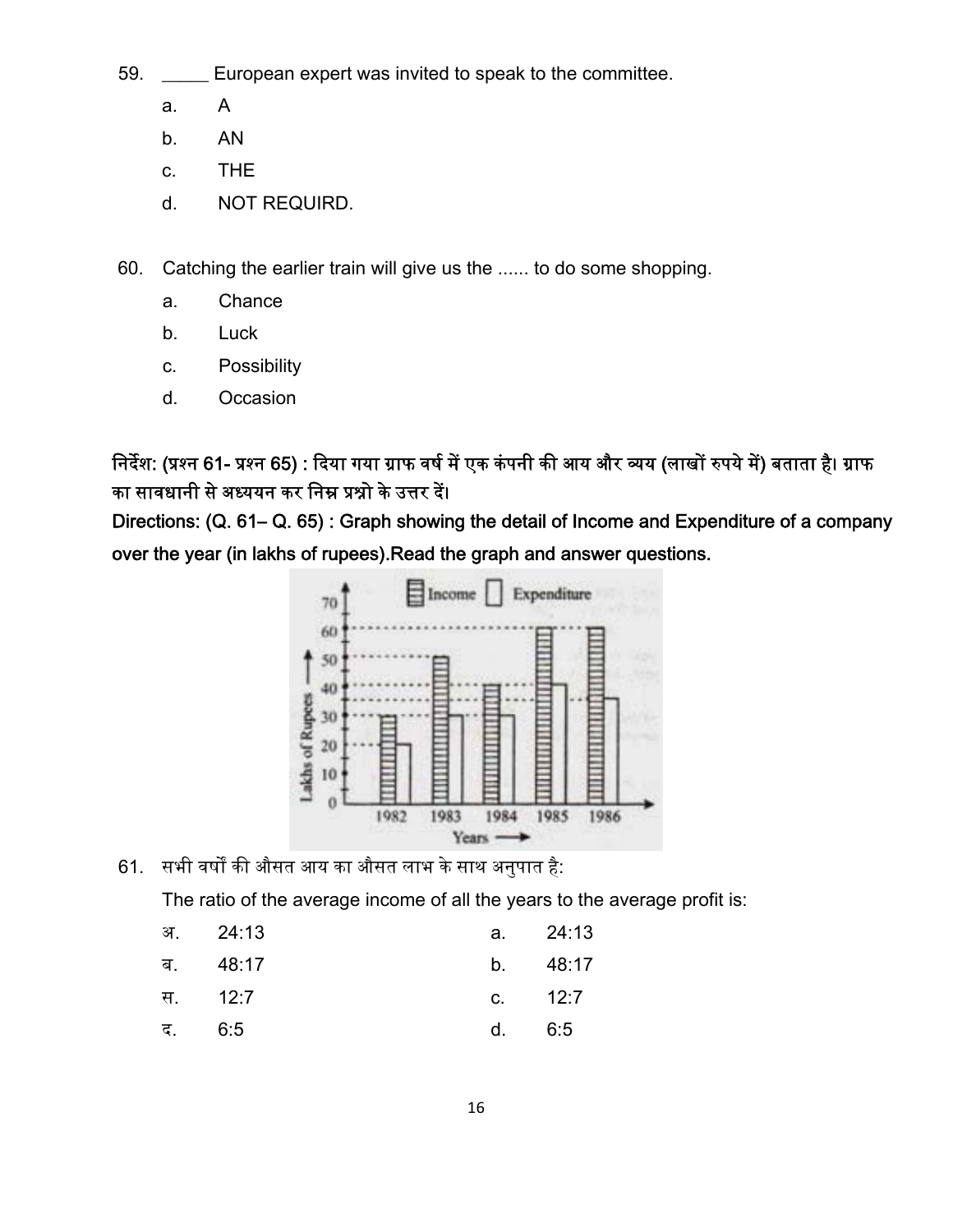62. 1982 से 1986 के लाभ में कितने प्रतिशत वृद्धि है:

Percentage increase in profit in 1986 over 1982 is:

| अ. | 150% | а.             | 150% |
|----|------|----------------|------|
| ब. | 120% | $b_{-}$        | 120% |
| स. | 100% | C <sub>1</sub> | 100% |
| द. | 80%  | d.             | 80%  |

63. 1982 से 1986 तक की कुल आय कुल व्यय से अधिक है :

The total income exceeds the total expenditure over the year 1982 to 1986 by :

|  | अ 85 Lakh   | а. | 85 Lakh     |
|--|-------------|----|-------------|
|  | ब. 105 Lakh |    | b. 105 Lakh |
|  | स. 115 Lakh |    | c. 115 Lakh |
|  | द 120 Lakh  |    | d. 120 Lakh |

64. 1983 और 1984 (लाखों रुपये में) के लाभ के बीच अंतर क्या है:

What is the difference in profit between 1983 and 1984 (in lakhs of rupees) :

|       | अ. कोई लाभ नहीं |         | a. No Profit |
|-------|-----------------|---------|--------------|
| ब. ५  |                 | b. 5    |              |
| स. 10 |                 | c. $10$ |              |
| द. 15 |                 | d. 15   |              |

65. जिन वर्ष की आय दिए गए वर्षो की औसत आय से अधिक है, वह संख्या है :

The number of years in which the income is more than the average income of the given year is

|    | अ. एक     |      | a. One   |
|----|-----------|------|----------|
| ब. | <u>दो</u> |      | b. Two   |
|    | स. तीन    |      | c. Three |
| द. | चार       | d. I | Four     |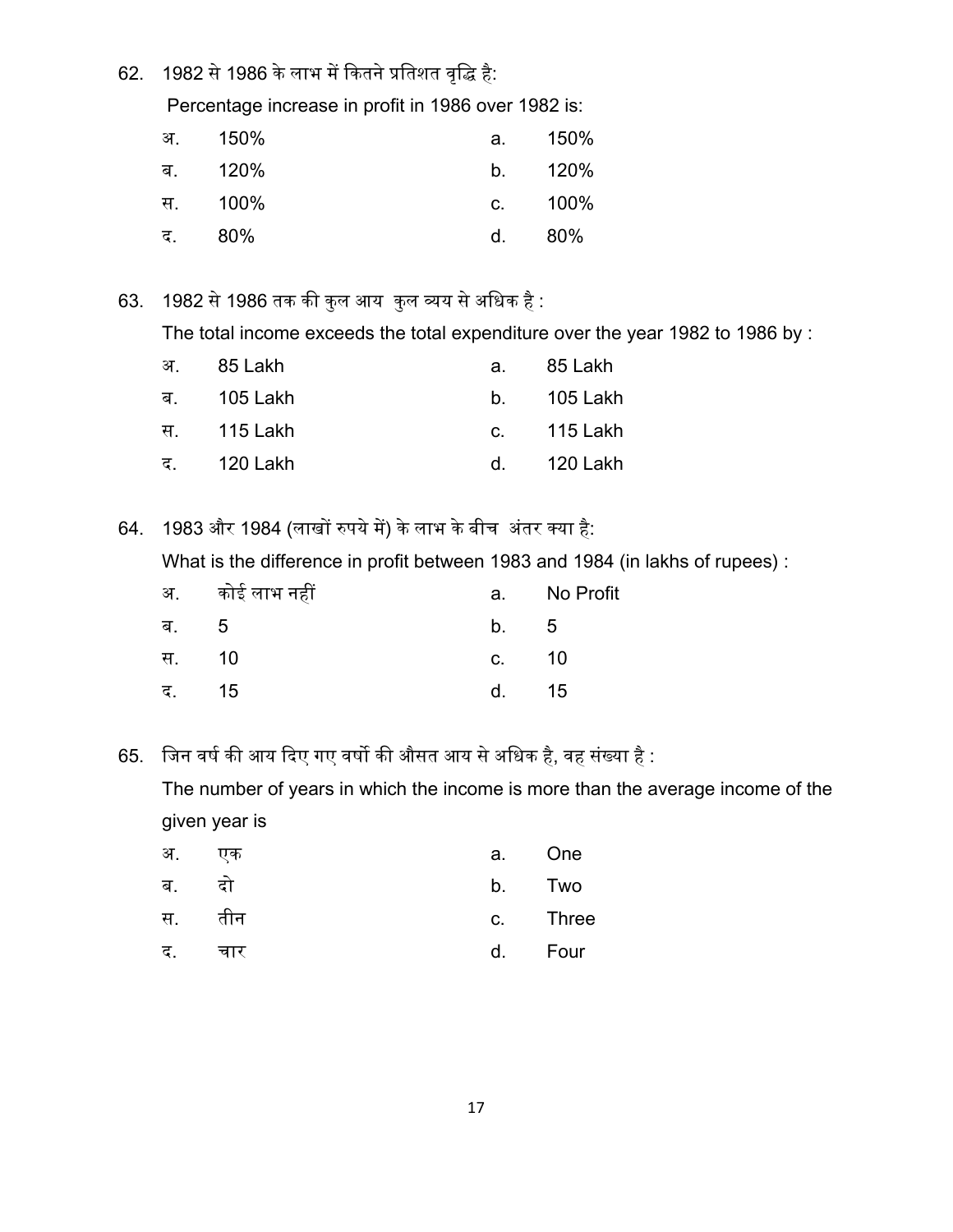दिशा निर्देश (प्रश्न 66 - प्रश्न 70): यहां दिया गया पाई चार्ट विभिन्न वस्तुओं और उनकी बचत पर परिवार द्वारा किए गए व्यय को दिखाता है, जो एक महीने में 8000 रुपये है। चार्ट को समझें और पाई के आधार पर प्रश्न संख्या 6 से 10 का जवाब दें ।

Direction (Q. 66 – Q. 70) : the pie chart given here shows expenditure incurred by a family on the various items and their savings , which amount to Rs 8000 in a month .study the chart and answer the question number 6 to 10 based on the pie chart .



द. 2500 d. 2500

#### 67. िशक्षा पर िकतना ᳞य हुआ?

How much expenditure incurred on the education

| अ. | 3000 | а.      | 3000 |
|----|------|---------|------|
| ब. | 5000 | b.      | 5000 |
| स. | 4000 | $C_{1}$ | 4000 |
| द. | 7000 | d.      | 7000 |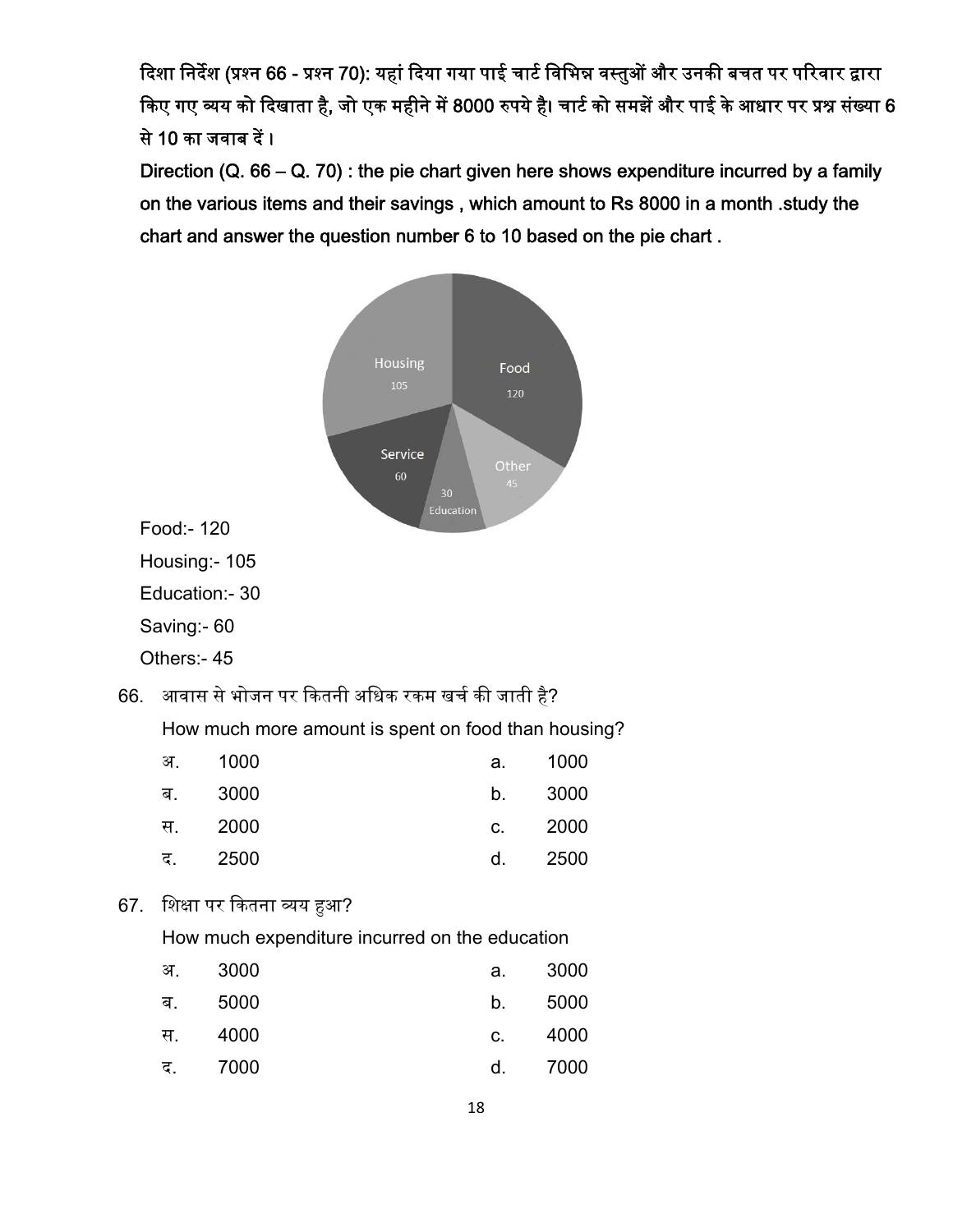68. भोजन पर व्यय तथा बचत का अनुपात है?

The ratio of the expenditure on food to the saving is?

|        | अ. 3:2   |    | a. $3:2$ |
|--------|----------|----|----------|
| ब. 2:1 |          |    | b. $2:1$ |
|        | स. 4:3   |    | c. $4:3$ |
|        | द. $3:4$ | d. | 3:4      |

69. शिक्षा और आवास के लिए महीने में परिवार का व्यय क्या है?

What is the expenditure of the family in education & housing for the month?

| अ. 10000 | A. 10000 |
|----------|----------|
| ब. 18000 | B. 18000 |
| स. 15000 | C. 15000 |
| द. 16000 | D. 16000 |

70. शिक्षा और आवास पर व्यय का अनुपात क्या है?

What are the ratio of expenditure on education and housing?

| अ. 2:7 |  | a. $2:7$ |
|--------|--|----------|
| ब. 7:2 |  | b. $7:2$ |
| स. 2:5 |  | c. $2:5$ |
| द. 3:8 |  | d. 3:8   |

दिशानिर्देश : (प्रश्न 71 - प्रश्न 75): निम्नलिखित तालिका का ध्यानपूर्वक अध्ययन करें और नीचे दिए गए प्रश्न का उत्तर दें। Directions : (Q. 71- Q. 75): Study the following table carefully and answer the question given below it. विभिन्न किसानों द्वारा विभिन्न कीमतों पर बेचे जाने वाले विभिन्न अनाज (प्रति किलो)

Various food grains sold by various farmers at various prices (per kg)

| Food<br>grain<br><b>Farmers</b> | <b>Rice</b> | Corn | <b>Bajra</b> | Paddy | Jowar |
|---------------------------------|-------------|------|--------------|-------|-------|
| A                               | 30          | 22.5 | 22           | 24    | 18    |
| B                               | 36          | 28   | 24.5         | 25    | 24    |
| C                               | 40          | 24   | 21           | 26    | 20.5  |
| D                               | 34.5        | 27.5 | 28           | 25    | 25    |
| E.                              | 36          | 32   | 30           | 28.5  | 27    |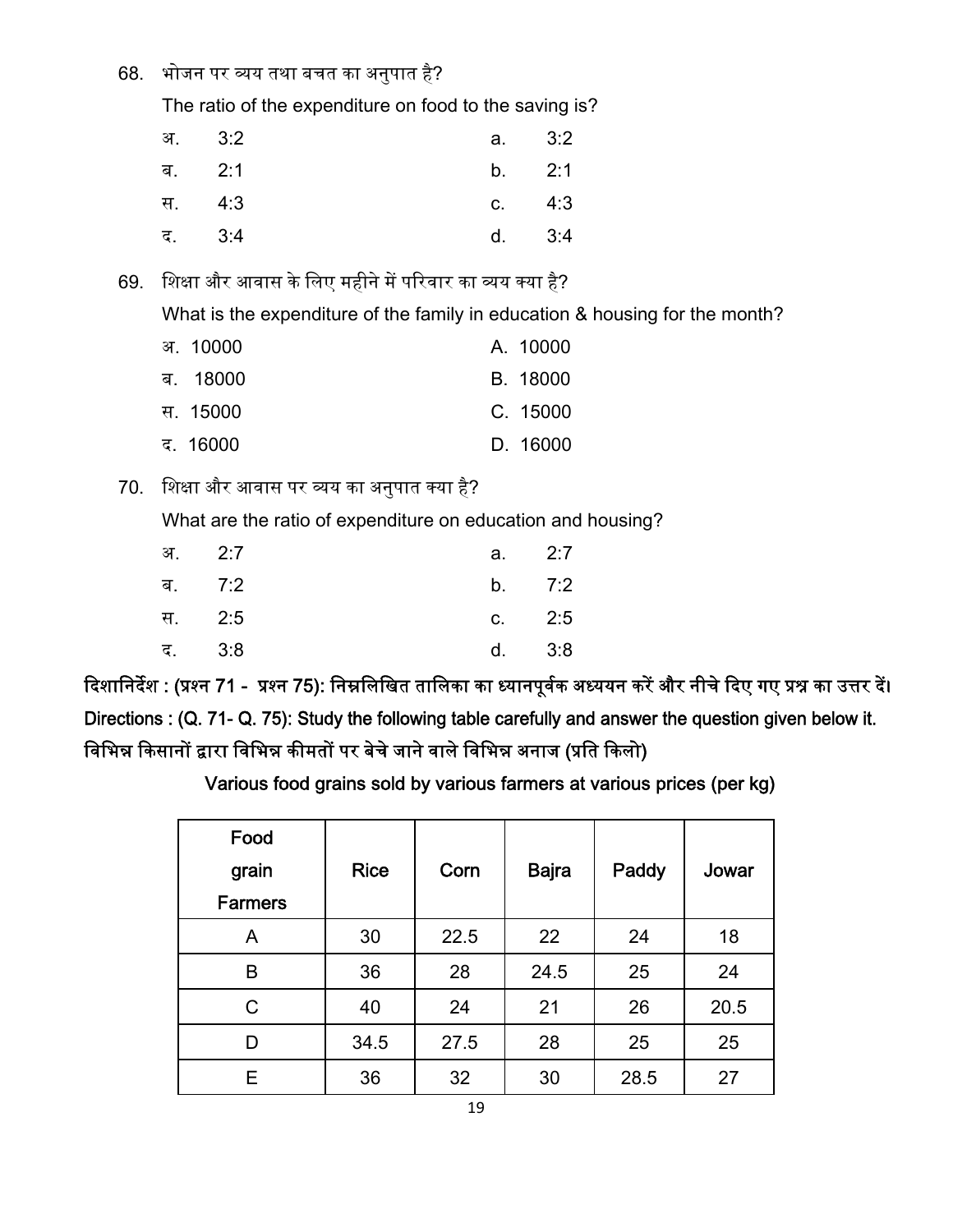71. यदि किसान A 350 किलो चावल, 150 किलोग्राम मक्का और 250 किलोग्राम ज्वार बेचता है, तो वह िकतना कमाएगा?

If farmer A sells 350 kg of rice, 150 kg of corn and 250 kg of jowar, how much would be he earn?

| अ | Rs. 19425           | a | Rs. 19425    |
|---|---------------------|---|--------------|
|   | ब. Rs. 18500        |   | b. Rs. 18500 |
|   | स Rs 15585          |   | c. Rs. 15585 |
|   | $\bar{s}$ Rs. 18375 |   | d. Rs. 18375 |

72. सभी किसानों द्वारा बेचा जाने वाला बाजरा प्रति किलोग्राम औसत मूल्य क्या है? What is the average price per kg of bajra sold by all the farmers together?

| अ. Rs. 25.10 | a. | Rs. 25.10      |
|--------------|----|----------------|
| ब. Rs. 24.50 |    | b. Rs. $24.50$ |
| स Rs. 25     |    | c. Rs. 25      |
| द Rs. 23.40  |    | d. Rs. $23.40$ |

73. यदि किसान D और किसान E, दोनों 240 किलोग्राम बाजरा बेचते हैं, तो उनकी कमाई का संबंधित अनुपात क्या होगा?

If farmer D and farmer E, both sell 240 kgs of bajra each, what would be the respective ratio of their earnings?

| अ. 15:14   | а. – | 15:14      |
|------------|------|------------|
| ब. 11:13   |      | b. $11:13$ |
| स. 14:15   |      | c. $14:15$ |
| द. $13:15$ |      | d. $13:15$ |

74. यदि किसान C मकई, धान और ज्वार अनाज के 180 किलोग्राम बेचता है तो वह कितना कमाएगा? If farmer C sells 180 kg each of corn, paddy and jowar grains how much would he earn?

| ब Rs. 12550      | b. Rs. 12550 |
|------------------|--------------|
| स Rs. 13690      | c. Rs. 13690 |
| Rs. 12690<br>ढ । | d. Rs. 12690 |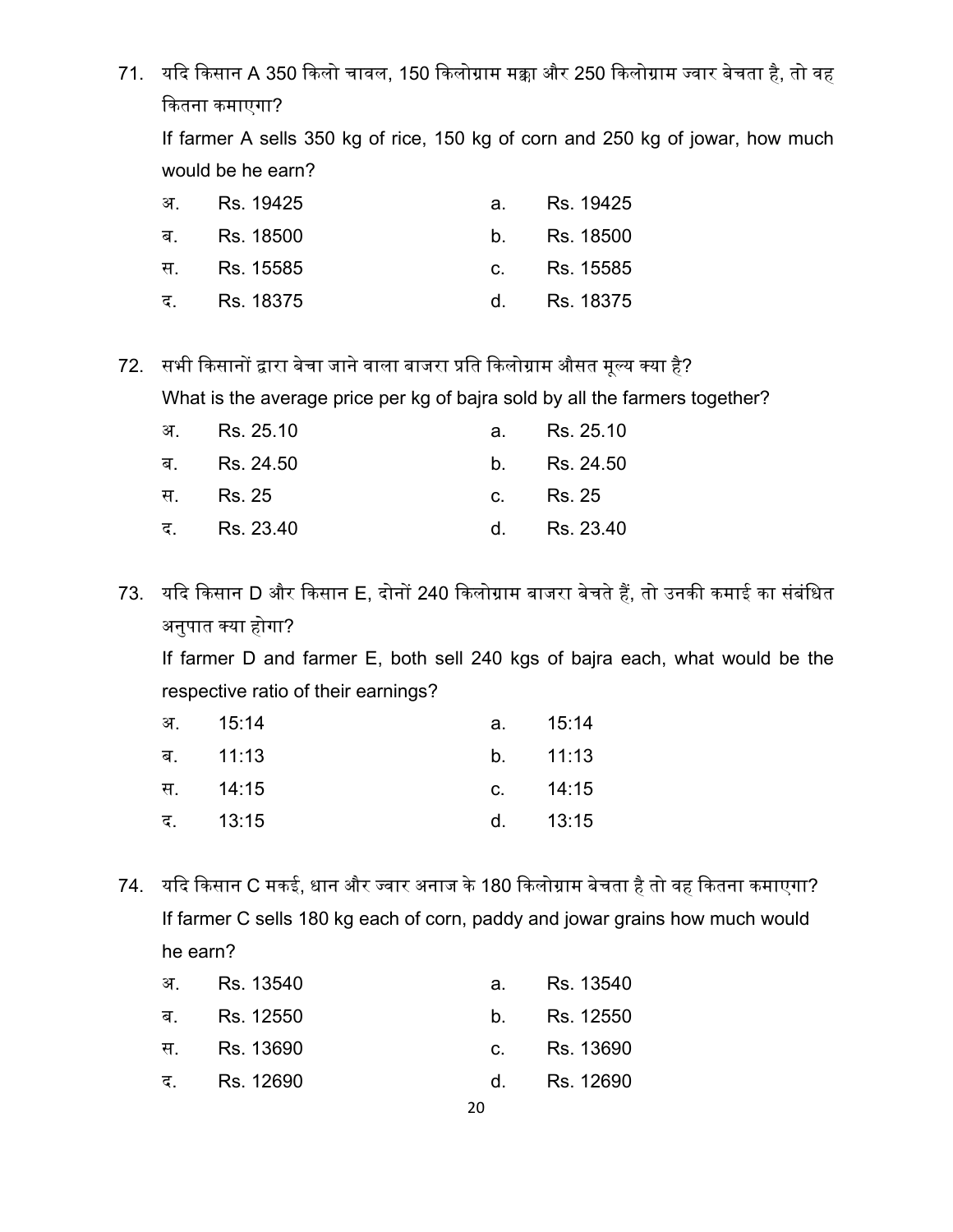75. किसान B द्वारा बेचे गए 150 किलोग्राम धान पर कमाई लगभग उसी किसान द्वारा बेची गई चावल पर कमाई का प्रतिशत कितनी है?

Earnings on 150 kg of paddy sold by farmer B are approximately what percent of the earnings on the same amount of rice sold by the same farmer?

| अ.65  | A. 65 |
|-------|-------|
| ब. 69 | B. 69 |
| स. 73 | C. 73 |
| द.60  | D. 60 |

दिशा निर्देश : (प्रश्न 76 – प्रश्न 80): नीचे दी गई तालिका पिछले कुछ वर्षों में 6 कंपनियों की उत्पादन (लाख इकाइयों में) दिखा रही है। डेटा का ध्यानपूर्वक अध्ययन करें और निम्नलिखित प्रश्नों का उत्तर दें:

Directions : (Q. 76 – Q. 80) Given below is the table showing the Production (in lakh units) of 6 companies over the years. Study the data carefully and answer the following questions:

|         | Years |      |      |      |      |      |
|---------|-------|------|------|------|------|------|
| Company | 2007  | 2008 | 2009 | 2010 | 2011 | 2012 |
|         | 103   | 150  | 105  | 107  | 110  | 132  |
| в       | 75    | 80   | 83   | 86   | 90   | 91   |
| C       | 300   | 300  | 300  | 360  | 370  | 340  |
| D       | 275   | 280  | 281  | 280  | 285  | 287  |
| E       | 25    | 30   | 35   | 40   | 42   | 45   |
|         | 85    | 87   | 89   | 91   | 92   | 96   |

76 2009 में सभी छह कंपनियों का औसत उत्पादन क्या है? (लाखों में)

What is average production in 2009 of all the six companies together? (In lakh)

| अ | 148.83    | а. | 148.83    |
|---|-----------|----|-----------|
|   | ब 142.48  | b. | 142.48    |
|   | स. 149.13 |    | c. 149.13 |
|   | द. 146.26 | d. | 146.26    |

77. वर्षों (2007-2012) में कंपनी सी और डी के कुल उत्पादन का अनुपात क्या है?

What is the ratio of total production of company C and D over the years (2007-2012)?

|  | अ 708:813           | а. –        | 708 : 813    |
|--|---------------------|-------------|--------------|
|  | ब. 985:844          | $b_{\rm m}$ | 985 : 844    |
|  | स 99:101            |             | c. $99:101$  |
|  | $\bar{c}$ , 135:137 |             | d. $135:137$ |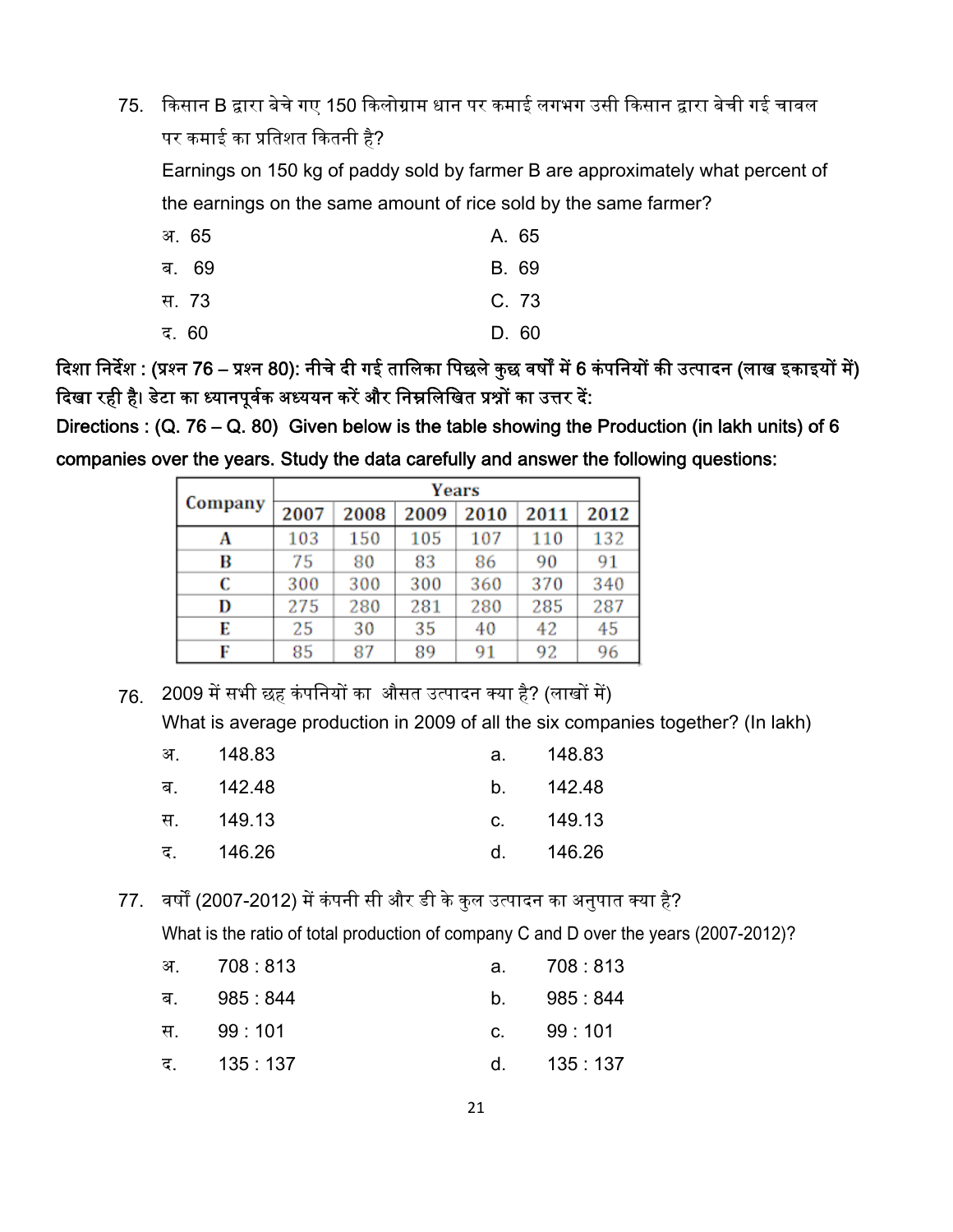78. कंपनी A के उत्पादन में 2008 से 2011 तक कितने प्रतिशत की कमी है?

What is the percentage decrement in production of company A from 2008 to 2011?

|     | अ. 31.5%  | a. $31.5\%$  |
|-----|-----------|--------------|
|     | ब 23.33%  | $b. 23.33\%$ |
|     | स. 20.25% | c. $20.25\%$ |
| ट - | 26.67%    | d. $26.67\%$ |

79. यदि 2012 में एफ द्वारा उत्पादित 25% आइटम दोषपूर्ण है, और दोषपूर्ण वस्तुओं का 50% प्रमुख दोष होने के कारण नहीं बिकता है, तो उस वर्ष उस कंपनी द्वारा बेची गई वस्तुओं की कुल संख्या क्या है, यह मानते हुए कि सभी शेष वस्तुओं को बेचा गया था?

If 25% of item produced by F in 2012 is defective, and 50% of defective items remains unsold as having major defects, then what is total number of sold items by that company in that year assuming that all remaining items were sold?

| अ. 82 |    | -82<br>а. — |
|-------|----|-------------|
| ब. 86 |    | b. 86       |
| स. 81 |    | c. 81       |
| द. 84 | d. | 84          |

80. सभी छह वर्षों में किस कंपनी का अधिकतम उत्पादन है?

Which company has the maximum production in all six years?

| अ. D | a. D |     |
|------|------|-----|
| ब. C | b. C |     |
| स. A | c. A |     |
| द. F | d.   | - F |
|      |      |     |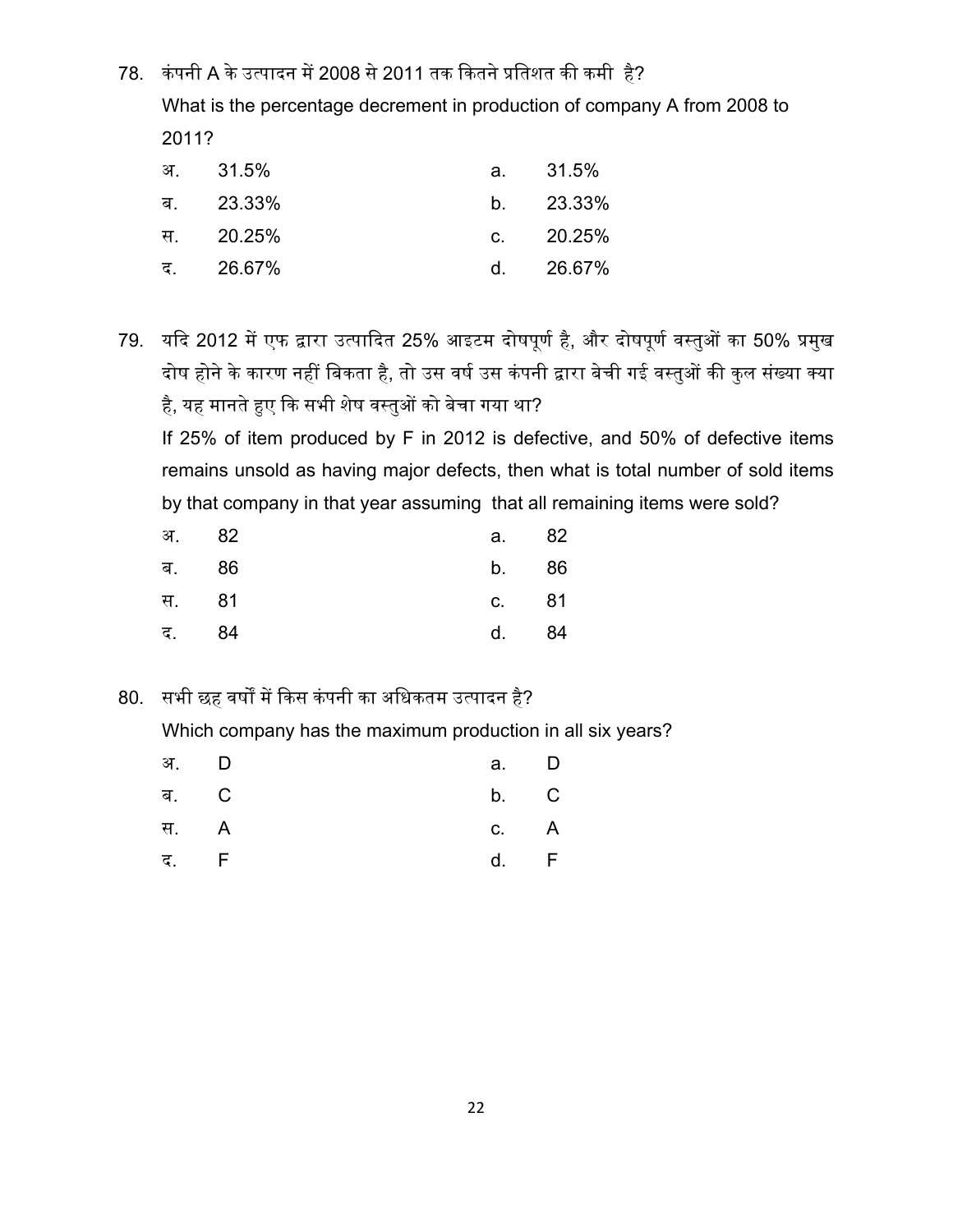दिशा निर्देश : (प्रश्न 81 – प्रश्न 85): निम्नलिखित प्रश्न में प्रश्न चिह्न (?) के स्थान पर क्या होगा?

Directions : (Q. 81 – Q. 85): What will come in place of the question mark (?) in the following question?

| 81. $36\%$ of 365 + ?% of 56.2 = 156.69 |
|-----------------------------------------|
|-----------------------------------------|

| अ. | 30                                            | А.    | 30    |
|----|-----------------------------------------------|-------|-------|
| ब. | 35                                            | В.    | 35    |
| स. | 45                                            | C. 45 |       |
| द. | 40                                            | D.    | 40    |
|    | 82. $( ? )3 / 32 = 54$                        |       |       |
| अ. | 318                                           | a.    | 318   |
| ब. | 12                                            | b.    | 12    |
| स. | 14                                            | C.    | 14    |
| द. | 16                                            | d.    | 16    |
|    | 83. $23 \times 15 - 60 + ? / 31 = 292$        |       |       |
| अ. | 218                                           | a.    | 218   |
| ब. | 186                                           | b.    | 186   |
| स. | 217                                           | C.    | 217   |
| द. | 201                                           | d.    | 201   |
|    | 84. $0.01 \times 0.1 - 0.001 / 10 + 0.01 = ?$ |       |       |
|    | $\sim$ $\sim$ $\sim$ $\sim$                   |       | 0.010 |

| अ । | 0.01009 | а.          | 0.01009 |
|-----|---------|-------------|---------|
| ब.  | 0.0101  | $b_{\perp}$ | 0.0101  |
| स.  | 0.109   | C.          | 0.109   |
| द.  | 0.0109  | d.          | 0.0109  |

85. तीन नंबर दिए गए हैं। पहली और तीसरी संख्याओं का औसत दूसरे और तीसरे नंबर की तुलना में 24 अधिक है। पहले और दूसरे नंबरों के बीच अंतर का पता लगाएं।

Three numbers are given. The average of first and third numbers is 24 more than that of second and third numbers. Find out the difference between the first and second numbers.

| अ. 36 | a.      | 36  |
|-------|---------|-----|
| ब. 40 | b.      | -40 |
| स. 42 | c. $42$ |     |
| द. 48 | d.      | 48  |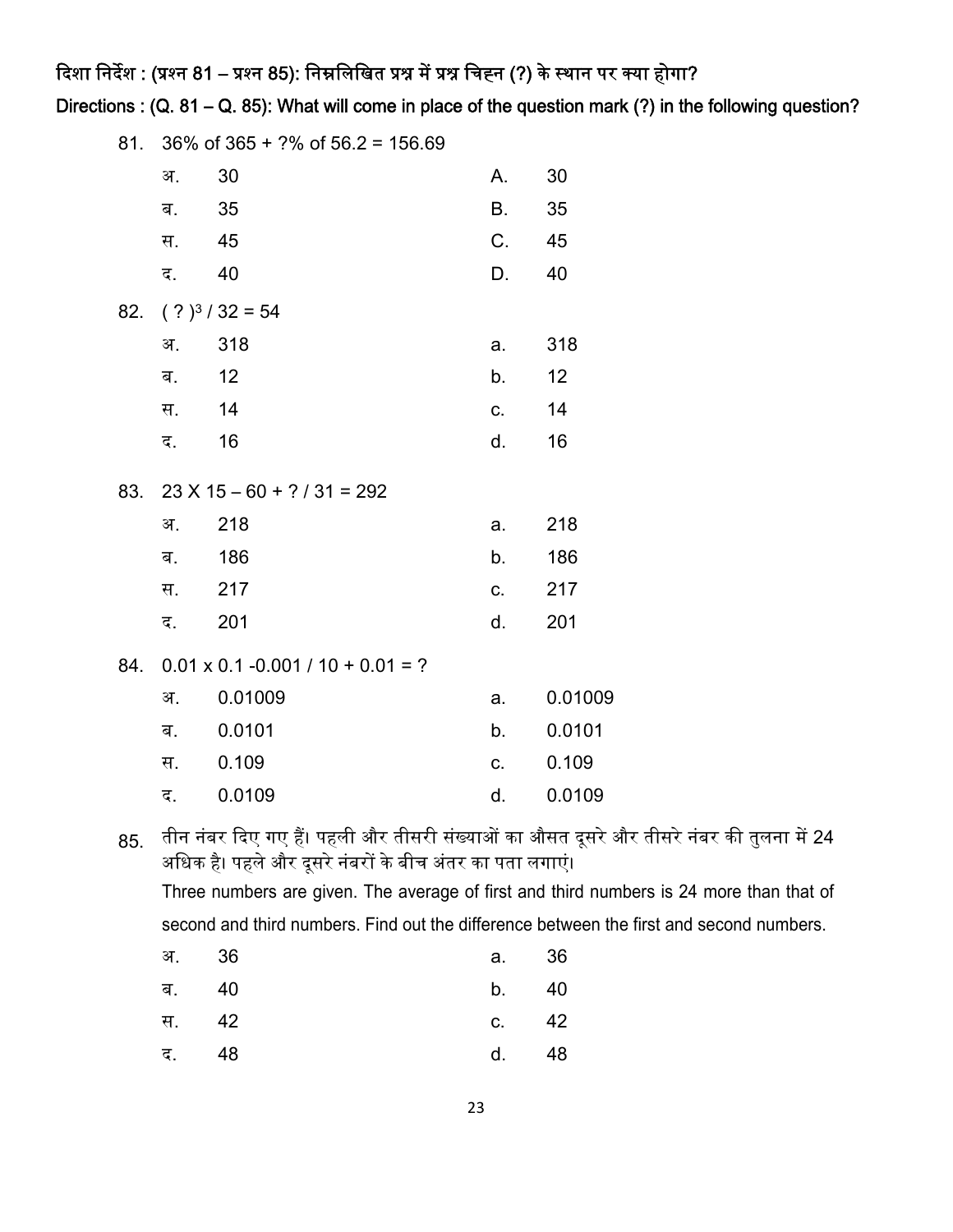विशा निर्देश : (प्रश्न 86-प्रश्न 90): दिए गए प्रश्न का उत्तर देने के लिए निम्नलिखित जानकारी का अध्ययन करें। पाई-चार्ट I विभिन्न पाठ्यक्रमों में बी-टेक, बी.कॉम., एम.टेक, एम.कॉम, एमबीए और सीए और पाई-चार्ट II में छात्रों का प्रतिशत दिखाता है। Directions : (Q86–Q. 90): Study the following information to answer the given question. Pie-chart I shows the percentage of students in various courses B-Tech, B.com, M.Tech, M.Com, MBA and CA and pie-chart II shows the percentage of boys.

कुल छातर् 2600 (1800 लड़के + 800 लड़िकयां)

Total students 2600 (1800 boys + 800 girls)

Chart-I

**Chart-II** 



86. एम.कॉम कोर्स में लड़को तथा लड़कियों का क्या अनुपात है?

For course M.Com, what is the ratio of boys to girls?

| अ. 4:3              | $A \quad 4 \cdot 3$  |
|---------------------|----------------------|
| ब. 4:5              | B. 4:5               |
| स. 5:3              | C. 5:3               |
| द. उपरोक्त कोई नहीं | D. None of the above |

87. पाठ्यक्रमों की कौन सी जोड़ी लड़कियों की संख्या समान है?

For which pair of courses is the number of girls the same?

- अ. एम बीए एंड सीए a. MBA and CA
- ब. बीटेक एंड एम कॉम b. B.Tech and M.Com
- स. बी कॉम एंड एम कॉम c. B.Com and M.Com
- द. उपरोक्त कोई नहीं <u>and the state of the above</u>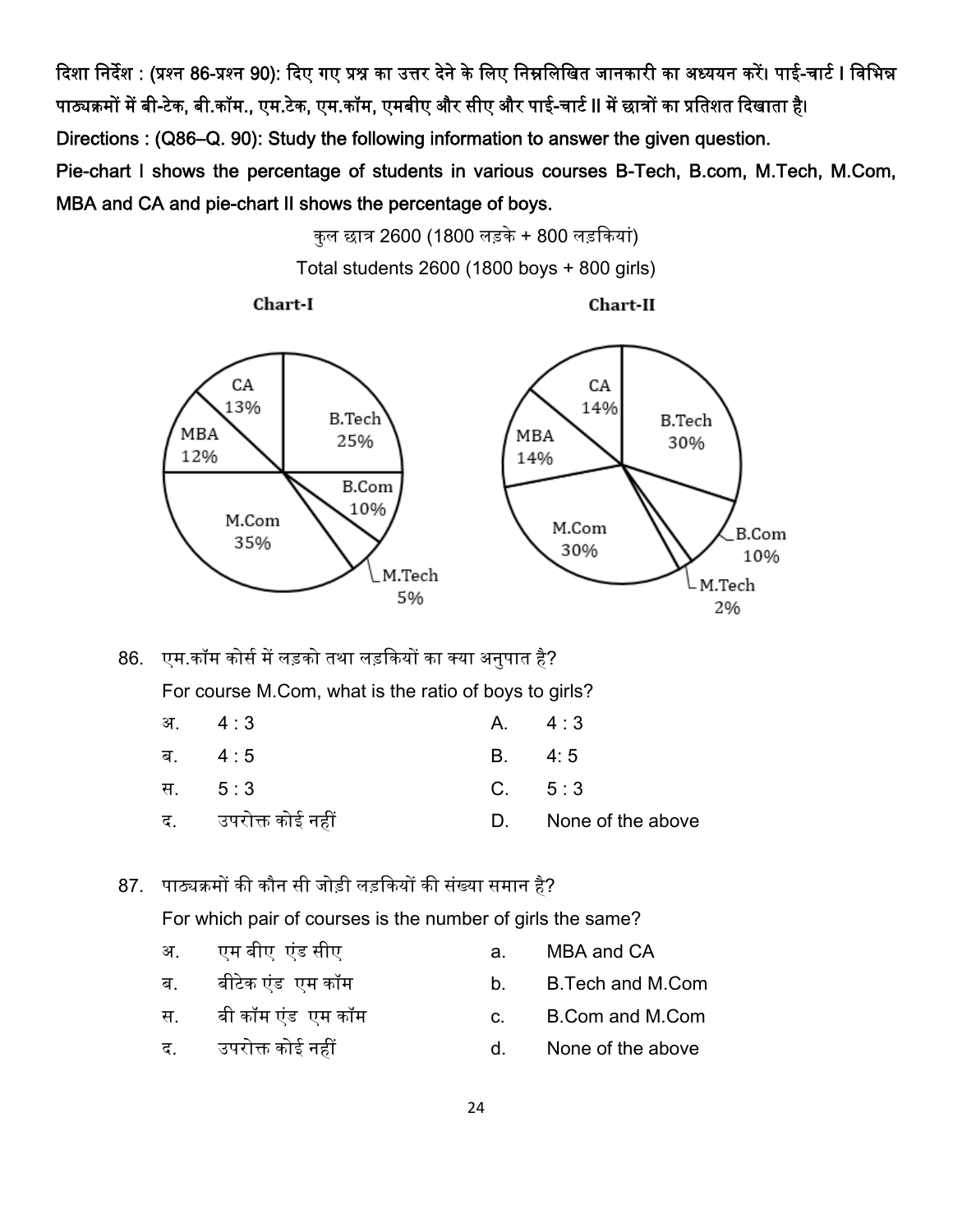88. एम.बी.ए., कोर्स में लड़कों की संख्या लड़कियों की संख्या से कितनी प्रतिशत अधिक है?

For course MBA, the number of boys is how much percentage more than the number of girls?

| अ 250  | a. 250    |
|--------|-----------|
| ब. 350 | 350<br>b. |
| स. 320 | c. 320    |
| द. 140 | 140<br>d. |

89. किस कोर्स के लिए लड़कियों की संख्या न्यूनतम है?

For which course the number of girls is minimum?

|    | अ एमबीए | а.    | MBA       |
|----|---------|-------|-----------|
|    | ब. सीए  | b. CA |           |
| स. | बीटेक   |       | c. B.Tech |
| द. | बी कॉम  | d.    | B.Com     |

90. एम.टेक में कितने लड़के हैं?

How many boys are there in course M.Tech?

| अ 26  |  | a. | -26     |
|-------|--|----|---------|
| ब. 36 |  |    | b. 36   |
| स. 48 |  |    | $c.$ 48 |
| द. 44 |  | d. | 44      |

91. ए और बी की औसत मासिक आय 5050 रुपये है। बी और सी की औसत मासिक आय 6250 रुपये है। ए और सी की औसत मासिक आय 5200 रुपये है। ए की मासिक आय क्या है? The average monthly income of A and B is Rs. 5050. The average monthly income of B and C is Rs. 6250 and the average monthly income of A and C is Rs. 5200. What is the monthly income of A?

| अ | 2000 रुपये | а.             | 2000 Rs. |
|---|------------|----------------|----------|
|   | 3000 रुपये | h.             | 3000 Rs. |
| स | 4000 रुपये | $C_{\rm{max}}$ | 4000 Rs. |
|   | 5000 रुपये | d.             | 5000 Rs. |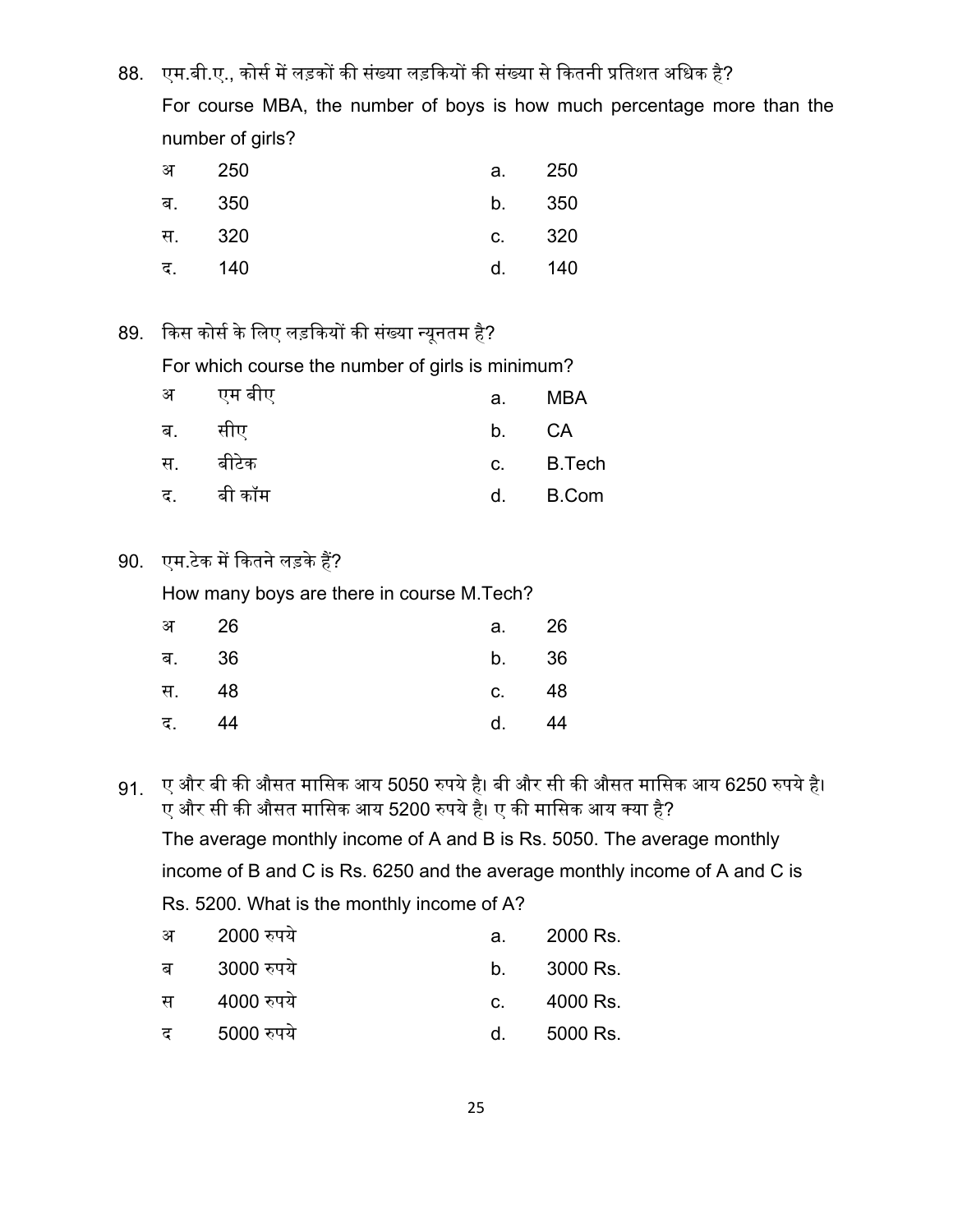92. X 5000 रु. के साथ एक कारोबार शुरू करता ह। Y 30000 रुपय ै े के साथ 3 महीने के बाद कारोबार में शामिल हो गया। वर्ष के अंत में उन्हें किस अनुपात में लाभ साझा करना चाहिए? X starts a business with Rs.45000. Y joins in the business after 3 months with Rs.30000. What will be the ratio in which they should share the profit at the end of the year?

| अ 1:2   |     | a $1:2$ |
|---------|-----|---------|
| ब 2:1   |     | b $2:1$ |
| स 1:3   |     | c $1:3$ |
| द $3:1$ | d l | 3:1     |

93. यदि एक लेख का विक्रय मूल्य 250 रुपये है। लाभ का प्रतिशत 25% है। लागत मूल्य और बिक्री मूल्य का अनुपात बताये

If selling price of an article is Rs. 250, profit percentage is 25%. Find the ratio of the cost price and the selling.

| अ5:3           | $a = 5:3$  |  |
|----------------|------------|--|
| ब 3:5          | $b \t 3:5$ |  |
| स 4:5          | c $4:5$    |  |
| $\sqrt{5}$ : 4 | d $5:4$    |  |

94. दो कर्मचारियों एक्स और वाई को कुल 550 रु प्रति सप्ताह उनके नियोक्ता द्वारा भुगतान किया जाता है । । यदि एक्स का भुगतान वाई के भुगतान का 120 प्रतिशत है, तो वाई को प्रति सप्ताह कितना भुगतान किया जाता है?

Two employees X and Y are paid a total of Rs. 550 per week by their employer. If X is paid 120 percent of the sum paid to Y, how much is Y paid per week?

| अ   | 150 रु | a            | 150 Rs. |
|-----|--------|--------------|---------|
| ब । | 300 रु | b.           | 300 Rs. |
| स   | 250 रु | $\mathbf{c}$ | 250 Rs. |
| ट   | 200 रु | d.           | 200 Rs. |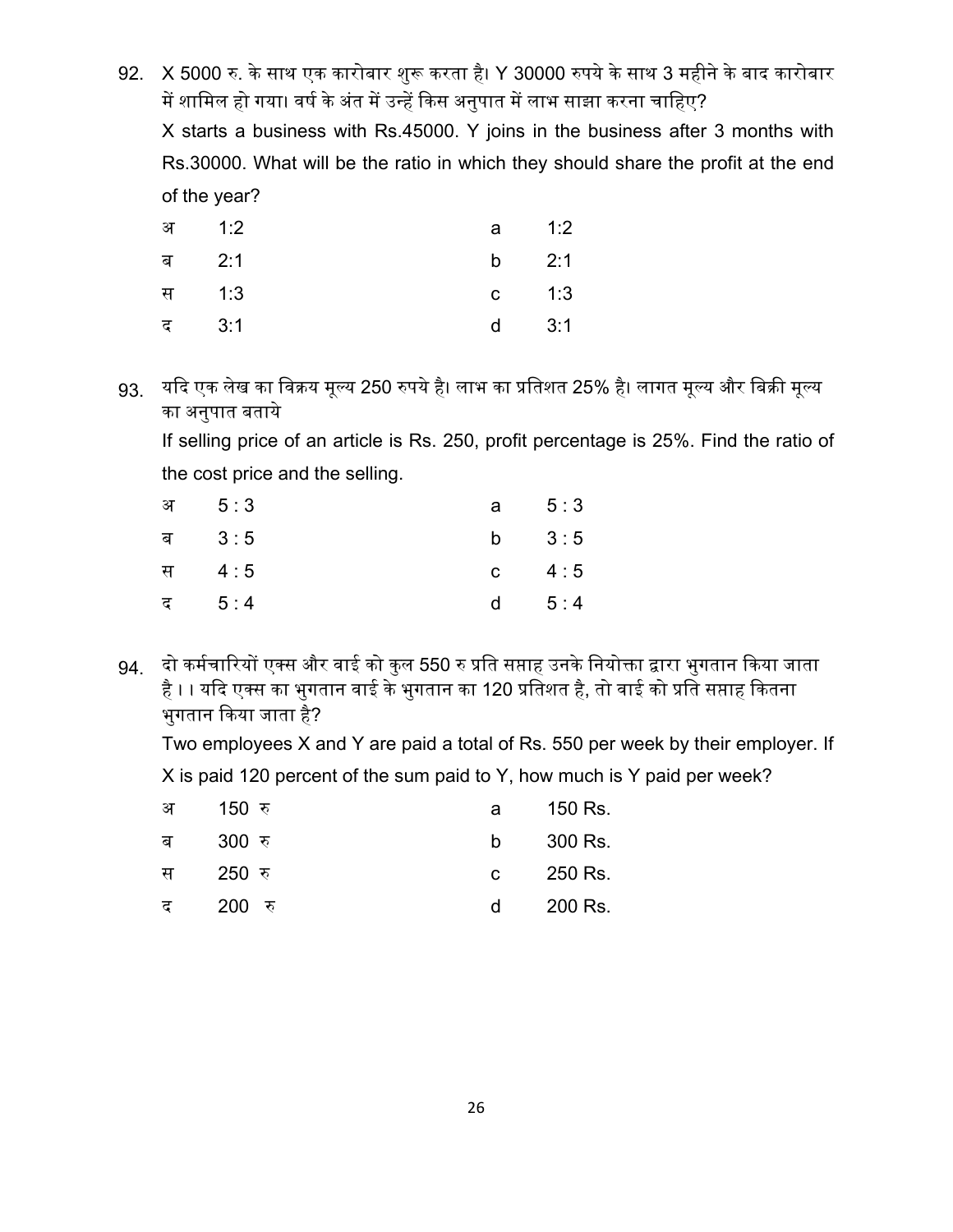95. एक आदमी के पास 312 रुपये एक रुपये के नोटों, पांच रुपये के नोटों और बीस रुपये के नोटों में है। प्रत्येक मूल्य के नोटों की संख्या बराबर है। उनके पास नोटों की कुल संख्या क्या है? A man has Rs. 312 in the denominations of one-rupee notes, five-rupee notes and twenty-rupee notes. The number of notes of each denomination is equal. What is the total number of notes that he has?

| अ 36 |  | a l    | 36  |
|------|--|--------|-----|
| ब 24 |  | b 24   |     |
| स 28 |  | c $28$ |     |
| द 32 |  | d l    | -32 |

96. इनमें से कौन सा प्राईम नंबर है?

Which of the following is a prime number?

| अ   | - 9 | a        | -9         |
|-----|-----|----------|------------|
| ब 8 |     | b        | $_{\rm 8}$ |
| स 4 |     | $c \t 4$ |            |
| द 2 |     | $d = 2$  |            |

97 दो संख्याएं का अनुपात 2: 3 हैं। यदि उनका एल.सी.एम. 48 है तो संख्याओं का योग क्या है? Two numbers are in the ratio 2 : 3. If their L.C.M. is 48. what is sum of the numbers?

| अ 28   |  |                                                                                                                                                                                                                                | a 28 |
|--------|--|--------------------------------------------------------------------------------------------------------------------------------------------------------------------------------------------------------------------------------|------|
| ब 40   |  | b and the set of the set of the set of the set of the set of the set of the set of the set of the set of the set of the set of the set of the set of the set of the set of the set of the set of the set of the set of the set | -40  |
| स 64   |  | $\mathbf{C}$ and $\mathbf{C}$                                                                                                                                                                                                  | -64  |
| द $42$ |  | d l                                                                                                                                                                                                                            | 42   |

98. 6 पुरुष और 8 महिलाएं एक काम को 10 दिनों में पूरा करते हैं। 26 पुरुष और 48 महिलाएं उसी काम को 2 दिनों में पूरा करते हैं। 15 पुरुष और 20 महिलाएं को उसी काम पूरा करने में कितने दिन लगेंगे । 6 men and 8 women can complete a work in 10 days. 26 men and 48 women can finish the same work in 2 days. 15 men and 20 women can do the same work in how many days.

| अ | 4 days | a | 4 days |
|---|--------|---|--------|
| ब | 6 days | b | 6 days |
| स | 2 days | C | 2 days |
| ਟ | 8 days | d | 8 days |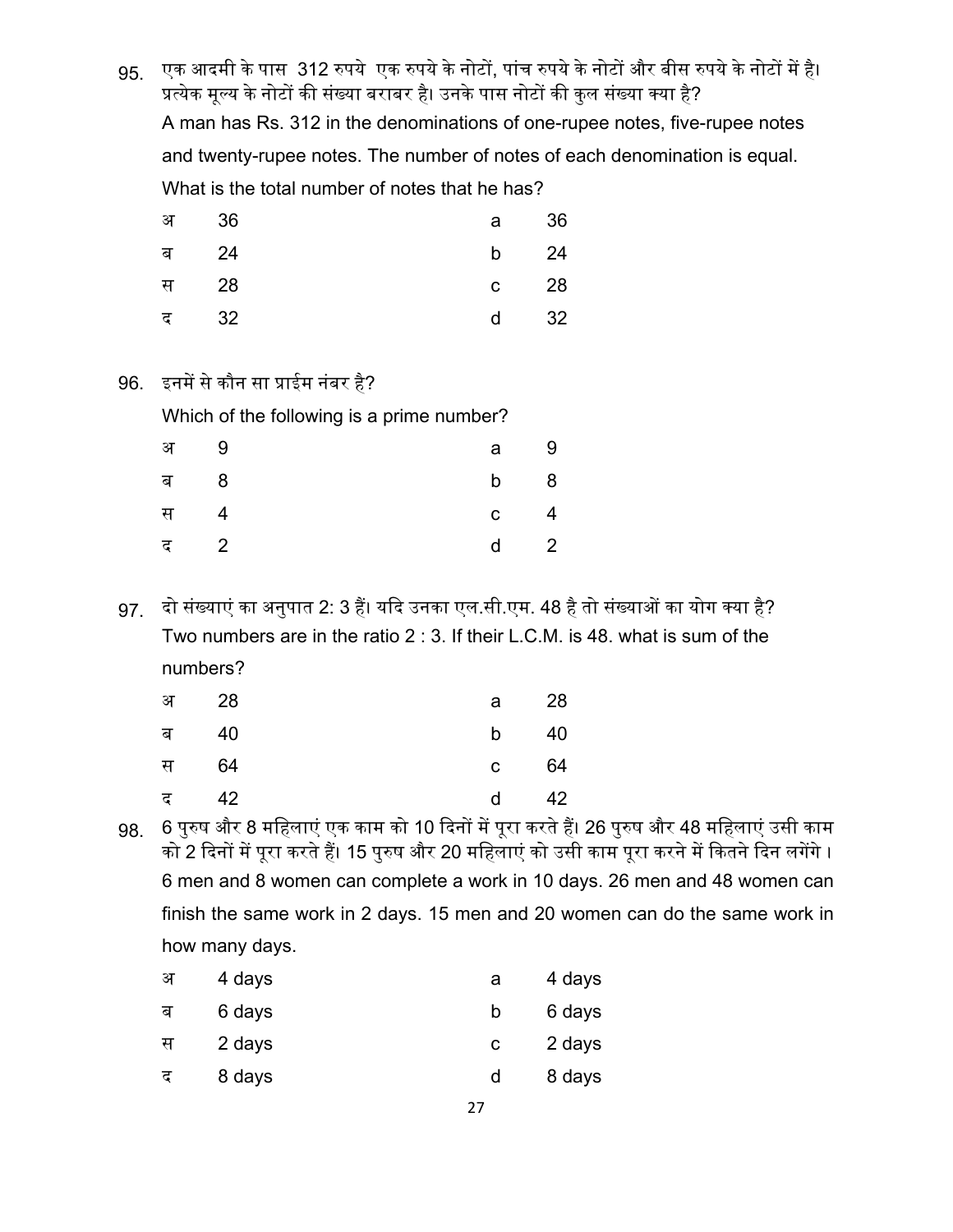99. 126 रु पर्ित िकलो और 135 रु पर्ित िकलो की चाय को तीसरी िकस्म की चाय के साथ 1: 1: 2 अनुपात में मिश्रित किया जाता है। यदि मिश्रण का मूल्य 153 रुपये प्रति किलो है। तीसरी किस्म की चाय की कीमत प्रति किलोग्राम क्या है?

Tea worth Rs. 126 per kg and Rs. 135 per kg are mixed with a third variety of tea in the ratio 1 : 1 : 2. If the mixture is worth Rs. 153 per kg, what is the price of the third variety per kg ?

| अ   | 182.50 रुपये |              | Rs.182.50 |
|-----|--------------|--------------|-----------|
|     | 170.50 रुपये | h.           | Rs.170.5  |
| स   | 175.50 रुपये | $\mathsf{C}$ | Rs.175.50 |
| ट । | 180.00 रुपये | d.           | Rs.180.00 |

100. 16641 का वगर् रूट ह? ै

The square root of 16641 is

| अ 129 | a. 129   |  |
|-------|----------|--|
| ब 121 | b. 121   |  |
| स 211 | c. $211$ |  |
| द 229 | d. 229   |  |

101. एक तस्वीर की ओर इशारा करते हुए रोहित ने कहा, "वह मेरे दादा के इकलौते पुत्र की बेटी है। "रोहित तस्वीर की लड़की से कैसे संबंधित है?

Pointing to a photograph, Rohit said, "she is the daughter of my grandfather's only son. " How Rohit related to the girl in the photograph?

| <b>अ</b> | पिता         | а. – | Father     |
|----------|--------------|------|------------|
|          | ब. भाई       |      | b. Brother |
|          | स. चचेरा भाई |      | c. Cousin  |
| द.       | चाचा         | d.   | Uncle      |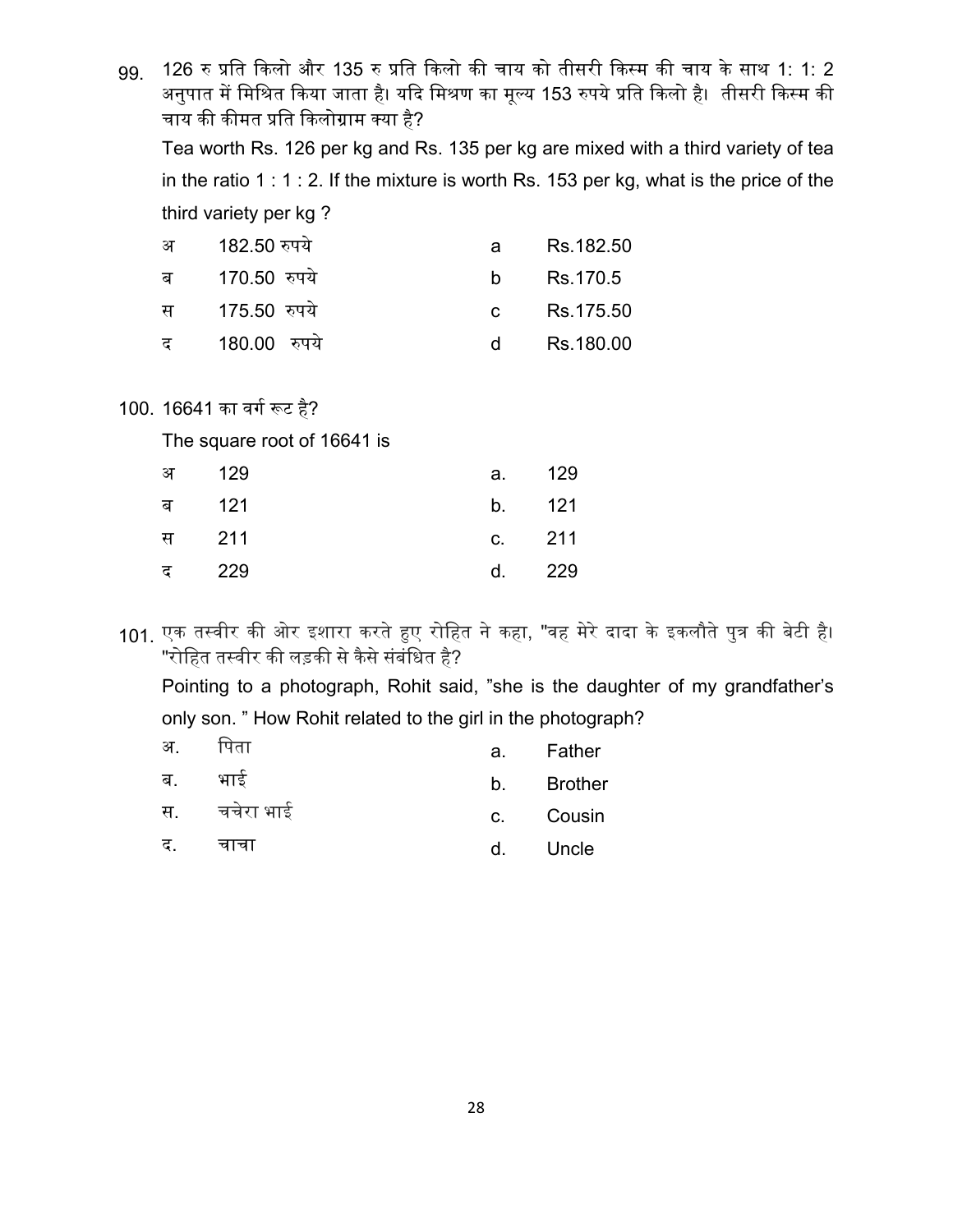#### दिशा निर्देश : (प्रश्न 102- प्रश्न 106): - निम्नलिखित जानकारी सावधानी से पढ़ें और नीचे दिए गए प्रश्न का उत्तर दें।

A, B, C, D, E, F, G, H और K एक गोलाकार मेज के आस पास बैठे हैं। B, G के बाईं ओर चौथा है, जो C के दाईं ओर दूसरा है। F, C के दाईं ओर चौथा और K के बाईं ओर से दूसरा है। A, K के दाईं ओर से चौथा है। D, K या B तत्काल पड़ोसी नहीं है। H, E के दाईं ओर से तीसरा है।

Direction: (Q.102-Q. 106): Study the following information carefully and answer the question given below.

A, B, C, D, E, F, G, H and K are sitting around a circular table facing centre. B is fourth to the left of G, who is second to the right of C. F is fourth to the right of C and second to the left of K. A is fourth of to the right of K. D is not immediate neighbor of either K or B. H is third to the right of E.

#### 102. D के दायें चौथा कौन है?

Who is fourth to the right of D?

| अ. K | a. K |   |
|------|------|---|
| ब. H | b. H |   |
| स. E | c. E |   |
| द. B | d.   | B |

103. निम्नलिखित में से कौन से समूह में पहले और दूसरे व्यक्तियों के बीच तीसरा व्यक्ति है?

In which of following combinations is the third person setting in between the first and second persons?

| अ. EKB | a. EKB |        |
|--------|--------|--------|
| ब. CHB | b. CHB |        |
| स. AGC |        | c. AGC |
| द. FGD | d. FGD |        |

104. H के दायें तीसरा कौन है?

Who is third to the right of H?

| अ. <b>A</b> | a. A |  |
|-------------|------|--|
| ब. D        | b. D |  |
| स. G        | c. G |  |
| द. F        | d. F |  |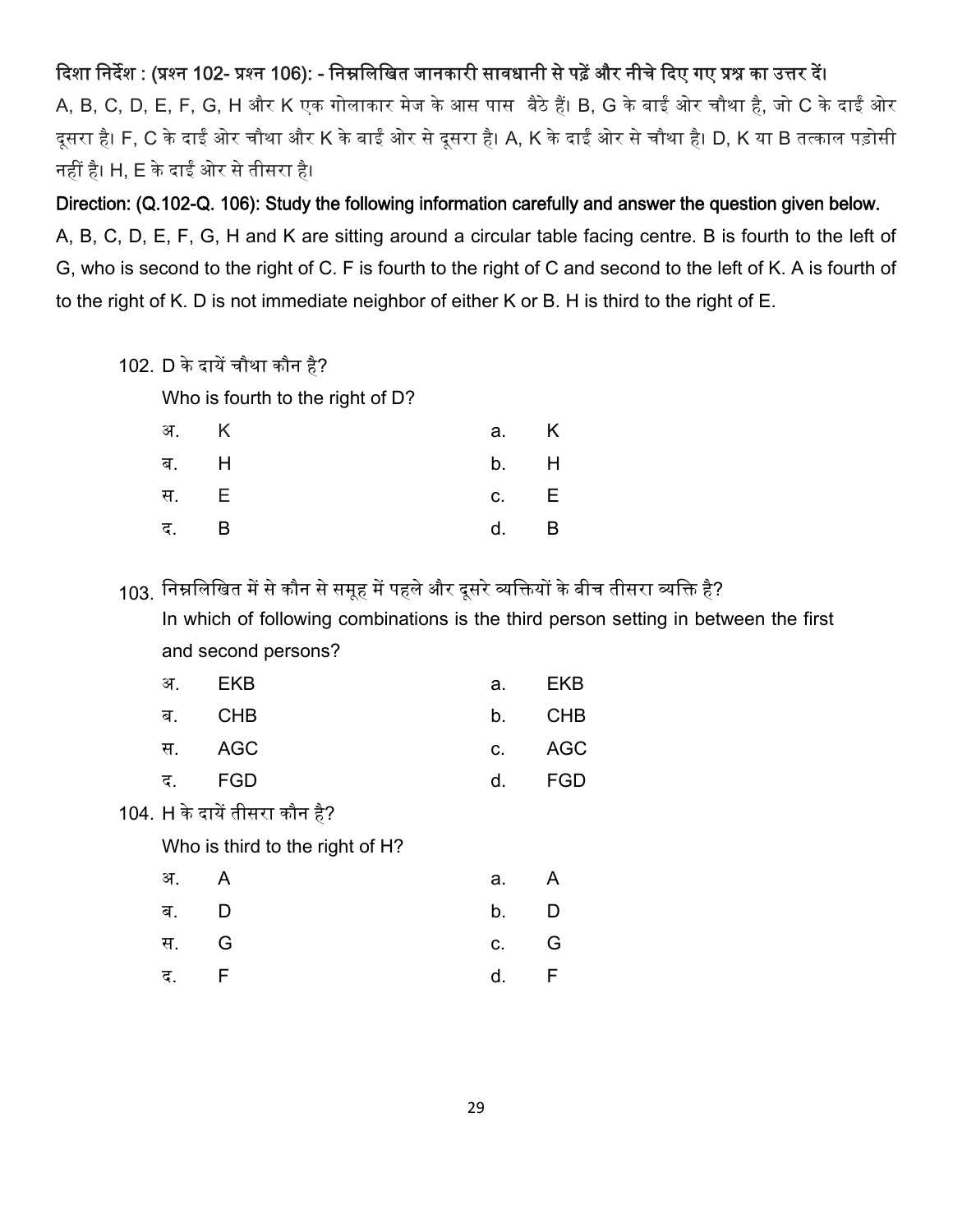105. E के बाएं चौथा कौन ह? ै

Who is the fourth to the left of E?

| अ. <b>A</b> | a. A |  |
|-------------|------|--|
| ब. C        | b. C |  |
| स. G        | c. G |  |
| द. K        | d. K |  |

106. K के दायें दूसरा कौन है?

Who is second to the right of K?

| अ. C |  | a. C |  |
|------|--|------|--|
| ब. H |  | b. H |  |
| स. F |  | c. F |  |
| द. E |  | d. E |  |

107. नीचे दिए गये प्रत्येक प्रश्न में दो युग्म दिये गये हैं | जिनमें पहले युग्म के दोनों पदों में एक सम्बन्ध दिया गया है तथा दूसरे युग्म का एक पद लुप्त है | दिये गये विकल्पों में से वह विकल्प चुनिये जो दूसरे युग्म के पद से समान सम्बन्ध रखता हो |

In each of the questions given below, the pairs are given. In which two groups of the first pair have been given a relation and the other one of the pairs is missing. Choosing the option from the given alternatives has the same relation with the other pair.

चढ़ना : ट्रेन : : ? : घोड़ा

Board : Train : : ? : Horse

| अ. जुता |  |  |  | a. Shoe |
|---------|--|--|--|---------|
|---------|--|--|--|---------|

- ब. िस्थर b. Stable
- स. घुड़सवारी c. Ride
- द. बैठना d. Sit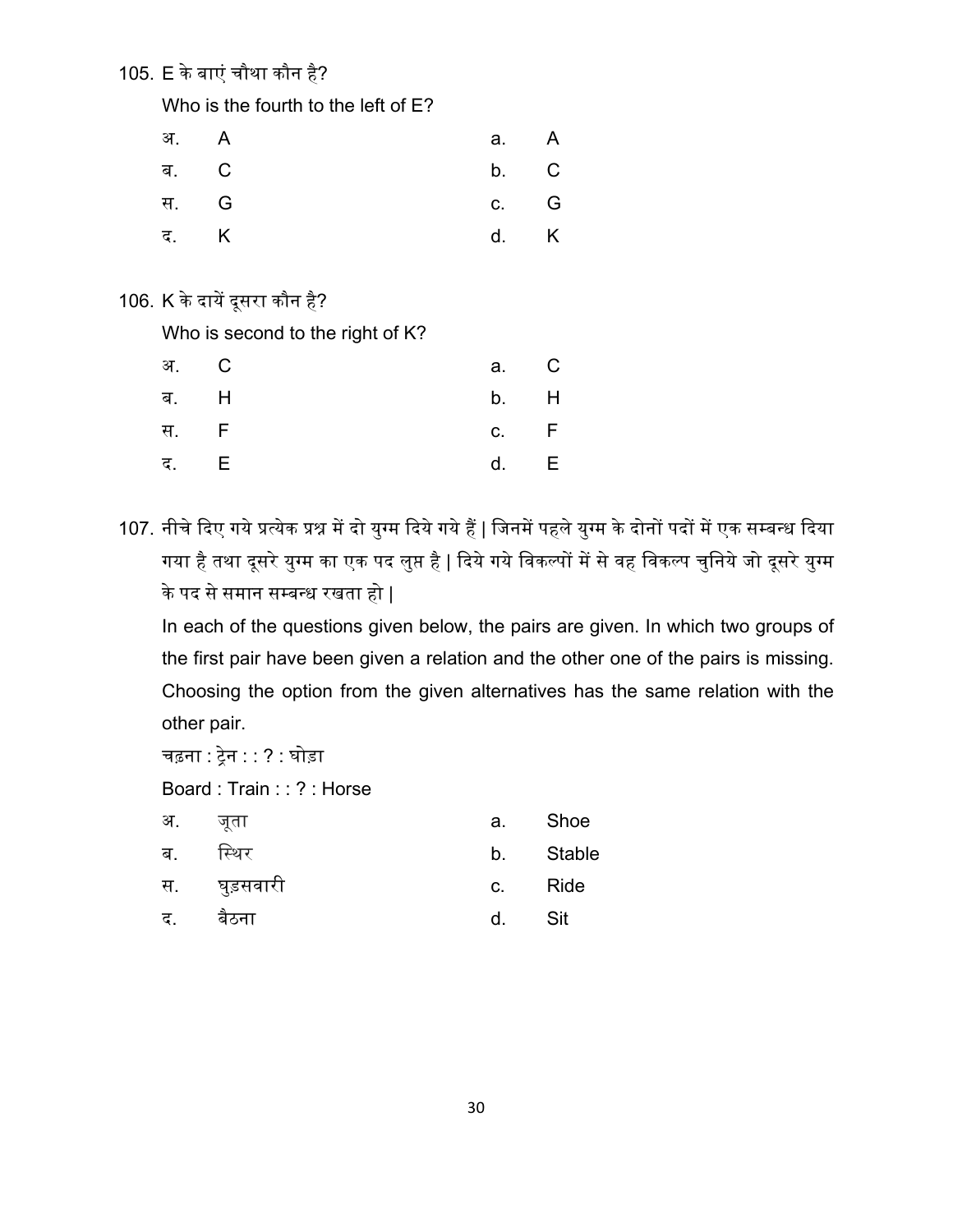| 108. नमक : उच्च रक्त चाप : : चीनी: ? |                                     |    |                 |  |  |
|--------------------------------------|-------------------------------------|----|-----------------|--|--|
|                                      | Salt: High Blood Pressure:: Sugar:? |    |                 |  |  |
| अ.                                   | कोलेस्ट्रॉल                         | a. | Cholesterol     |  |  |
| ब.                                   | मधुमेह                              | b. | <b>Diabetes</b> |  |  |
|                                      | स. मिठाई                            | C. | Sweet           |  |  |
| <b>द</b> .                           | निर्जलीकरण                          | d. | Dehydration     |  |  |
|                                      |                                     |    |                 |  |  |
|                                      | 109. पर्वत : पहाड़ी : : नदी : ?     |    |                 |  |  |
|                                      | Mountain: Hill:: River: ?           |    |                 |  |  |
| अ.                                   | नहर                                 | a. | Canal           |  |  |
| ब.                                   | सागर                                | b. | Ocean           |  |  |
| स.                                   | हिमनद                               | C. | Glacier         |  |  |
| द.                                   | सड़क                                | d. | Road            |  |  |
|                                      |                                     |    |                 |  |  |
|                                      | 110. पृथ्वी : एक्सिस : : पहिया : ?  |    |                 |  |  |
|                                      | Earth: Axis:: Wheel: ?              |    |                 |  |  |
| अ.                                   | प्रकार                              | a. | <b>Type</b>     |  |  |
| ब.                                   | सड़क                                | b. | Road            |  |  |
| स.                                   | केंद्र                              | C. | Hub             |  |  |
| द.                                   | कार                                 | d. | Car             |  |  |
|                                      |                                     |    |                 |  |  |
|                                      | 111. समुद्र : पानी : : ग्लेशियर : ? |    |                 |  |  |
|                                      | Ocean: Water:: Glacier: ?           |    |                 |  |  |
| अ.                                   | पर्वत                               | a. | Mountain        |  |  |
| ब.                                   | गुफा                                | b. | Cave            |  |  |
| स.                                   | रेफ्रीजरेटर                         | c. | Refrigerator    |  |  |
| द.                                   | बर्फ                                | d. | Ice             |  |  |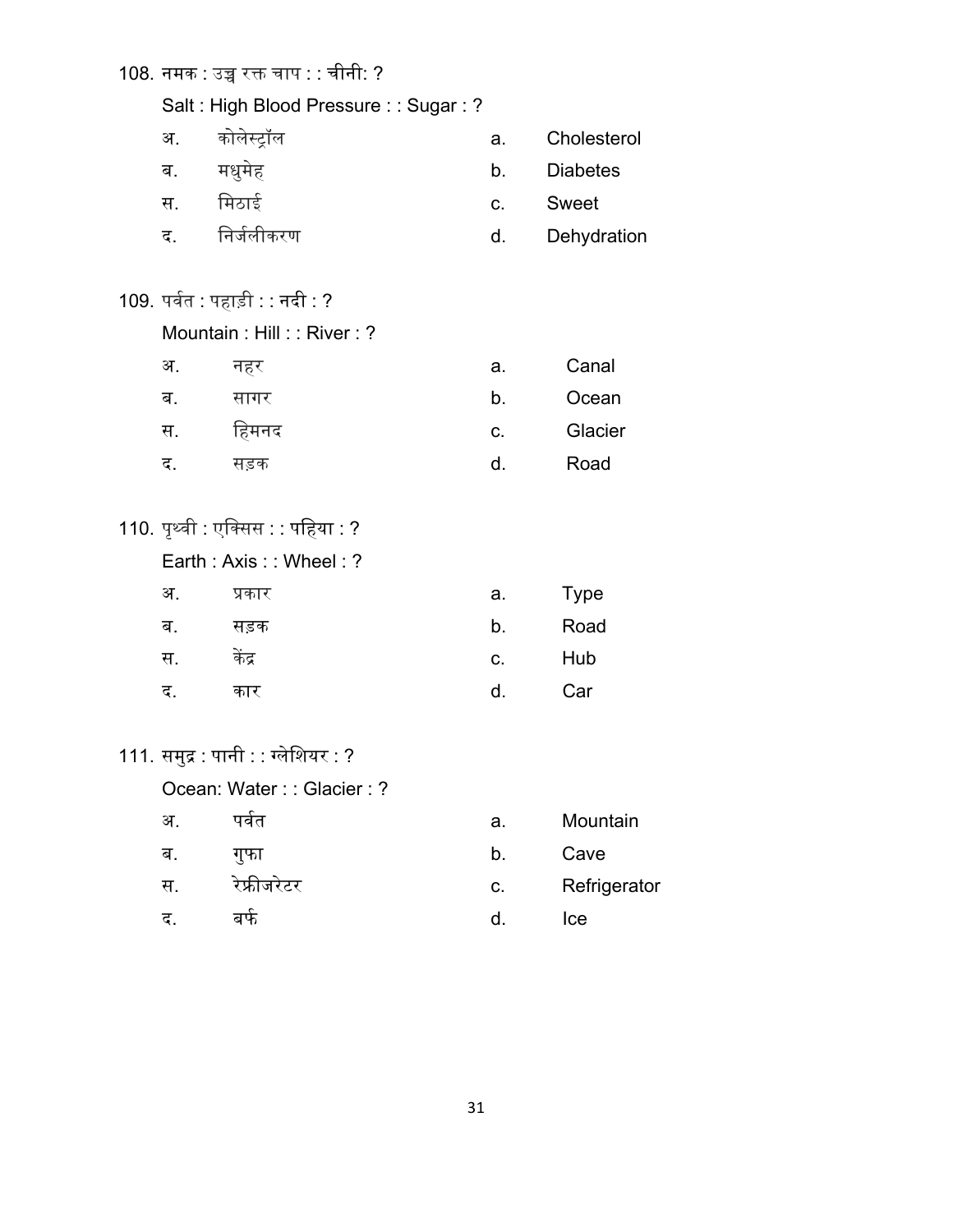दिशा निर्देश : (प्रश्न 112 – प्रश्न 116) निम्न श्रेणी में अगला पद ज्ञात करो : Direction : (Q.112 - Q.116) Find the next term in the following series :

|    | 112. 17, 22, 27, 32, ?     |    |     |
|----|----------------------------|----|-----|
| अ. | 33                         | a. | 33  |
| ब. | 35                         | b. | 35  |
| स. | 38                         | C. | 38  |
| द. | 37                         | d. | 37  |
|    |                            |    |     |
|    | 113. 87, 74, 61, 48, ?     |    |     |
| अ. | 35                         | a. | 35  |
| ब. | 30                         | b. | 30  |
| स. | 32                         | C. | 32  |
| द. | 25                         | d. | 25  |
|    |                            |    |     |
|    | 114. 5, 12, 26, 54, 110, ? |    |     |
| अ. | 220                        | a. | 220 |
| ब. | 222                        | b. | 222 |
| स. | 210                        | C. | 210 |
| द. | 156                        | d. | 156 |
|    |                            |    |     |
|    | 115. 25, 75, 35, 70, 45, ? |    |     |
| अ. | 65                         | a. | 65  |
| ब. | 60                         | b. | 60  |
| स. | 55                         | с. | 55  |
| द. | 85                         | d. | 85  |
|    |                            |    |     |
|    | 116. 5, 12, 26, 54 ?       |    |     |
| अ. | 110                        | a. | 110 |
| ब. | 115                        | b. | 115 |
| स. | 56                         | С. | 56  |
| द. | 94                         | d. | 94  |

32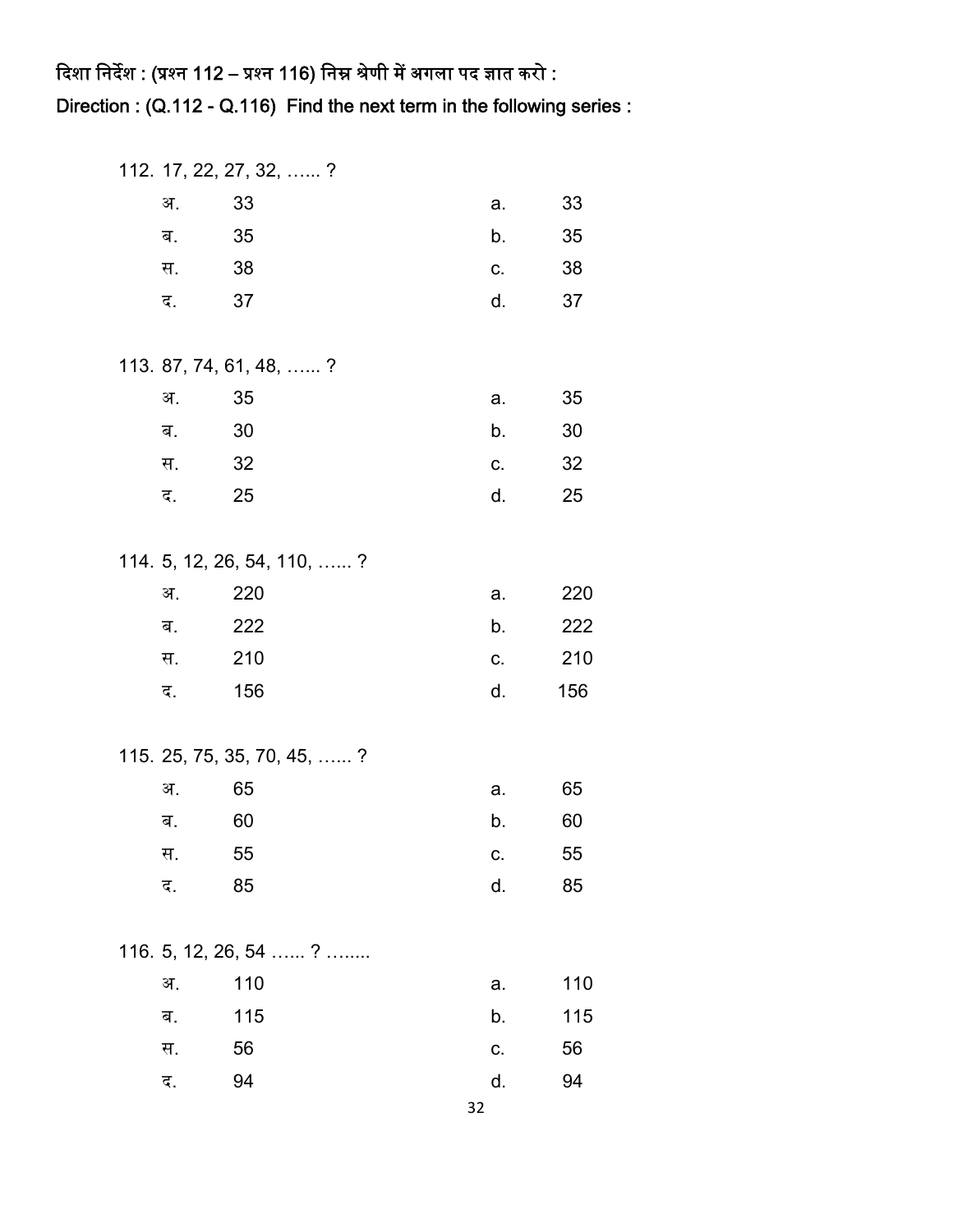#### दिशा निर्देश : (प्रश्न 117- प्रश्न 119) नीचे दिये गये शब्द को एक सार्थक क्रम में जमाये|

#### Direction : (Q.117 - Q. 119 ) Arrange the words given below in a meaningful sequence.

|             | 117. 1. वाक्य           2. अध्याय                                        | 3. शब्द      4. पेराग्राफ | 5. किताब       |
|-------------|--------------------------------------------------------------------------|---------------------------|----------------|
|             | 1. Sentence 2. Chapter 3. Word 4. Paragraph                              |                           | 5. Book        |
| अ.          | 2, 3, 1, 5, 4.                                                           | a.                        | 2, 3, 1, 5, 4. |
| ब.          | 3, 2, 5, 4, 1.                                                           | b.                        | 3, 2, 5, 4, 1. |
| स.          | 5, 2, 4, 1, 3.                                                           | C.                        | 5, 2, 4, 1, 3. |
| द.          | 5, 3, 2, 4, 1.                                                           | d                         | 5, 3, 2, 4, 1. |
|             | 118. 1. लुगदी       2. जंगल     3. लकड़ी         4. किताब        5. कागज |                           |                |
|             | 1. Pulp 2. Jungle 3. Timber 4. Book                                      |                           | 5. Paper       |
| अ.          | 5, 3, 2, 1, 4.                                                           | a.                        | 5, 3, 2, 1, 4. |
| ब.          | 2, 3, 1, 5, 4.                                                           | b.                        | 2, 3, 1, 5, 4. |
| स.          | 4, 1, 3, 2, 5.                                                           | C.                        | 4, 1, 3, 2, 5. |
| द.          | 1, 3, 2, 4, 5.                                                           | d.                        | 1, 3, 2, 4, 5. |
| 119. 1. दूध | <u>2. घास     3. गाय      4. मक्खन      5. दही</u>                       |                           |                |
| 1. Milk     | 2. Grass 3. Cow 4. Butter 5. Curd                                        |                           |                |
| अ.          | 3, 2, 1, 5, 4.                                                           | a. L                      | 3, 2, 1, 5, 4. |
| ब.          | 3, 1, 2, 5, 4.                                                           | b.                        | 3, 1, 2, 5, 4. |
| स.          | 2, 1, 3, 4, 5.                                                           | C.                        | 2, 1, 3, 4, 5. |
| द.          | 2, 3, 1, 4, 5.                                                           | d.                        | 2, 3, 1, 4, 5. |

दिशा निर्देश : (प्रश्न 120 – प्रश्न 124) निम्नलिखित में से प्रत्येक प्रश्न में, शब्द के चार जोड़े दिए गए हैं, जिनमें से तीन जोड़े के शब्द एक सामान्य संबंध रखते हैं। भिन्न सम्बन्ध वाले युग्म को चुनिये |

Direction: (Q. 120 – Q. 124) In each of the following questions, four pairs of word are given out of which the words in three pairs bear a certain common relationship. Choose the pair which is different in relation.

| 120. अ. | संघना : नाक | а. | Smell: Nose   |
|---------|-------------|----|---------------|
| ब.      | सुनना : कान | b. | Hear: Ears    |
| स.      | जीभ : स्वाद | C. | Tongue: Taste |
| द.      | देखना : आंख | d. | See : Eye     |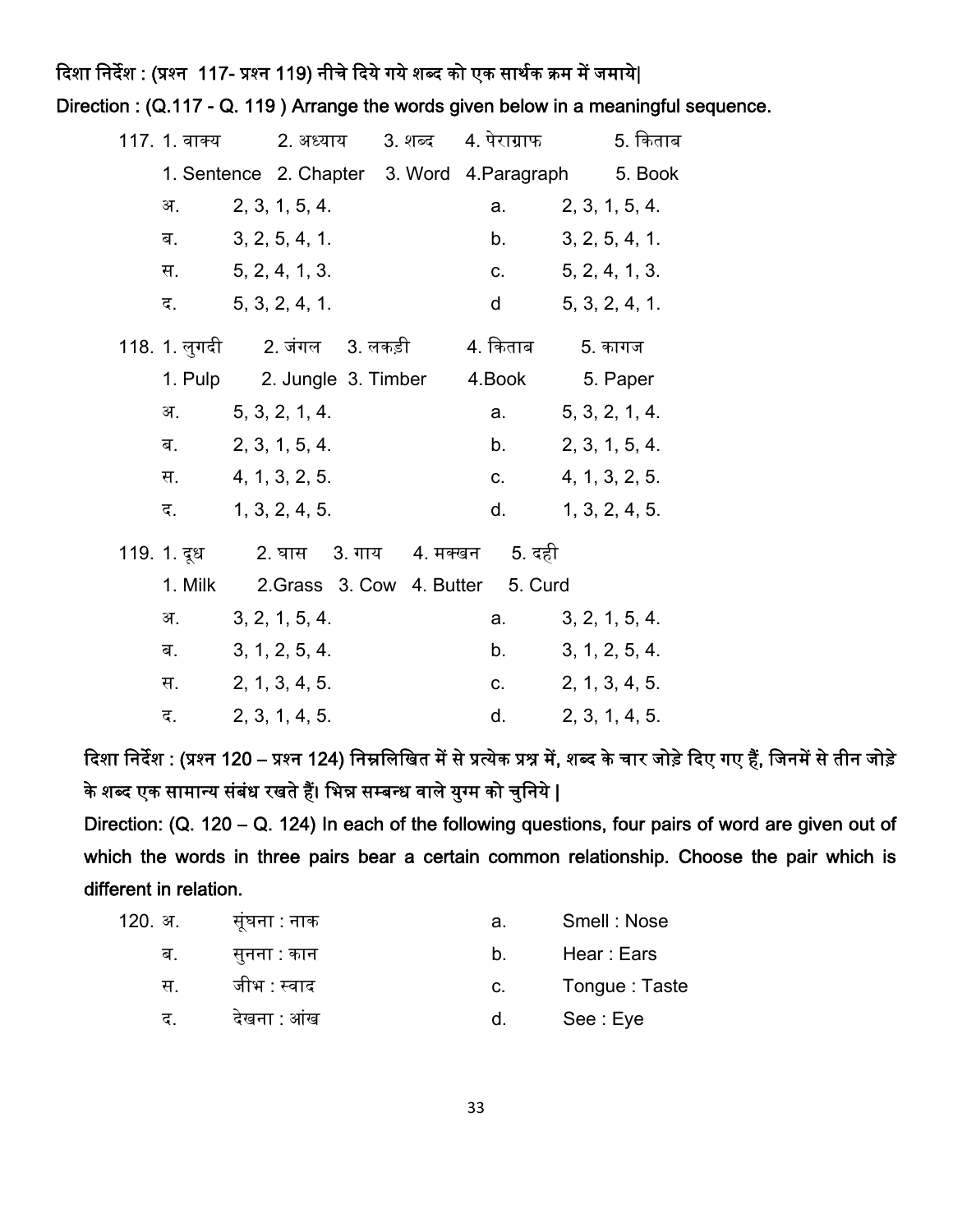| 121. अ. |    | पेट्रोल : कार         | a.          | Petrol: Car      |
|---------|----|-----------------------|-------------|------------------|
|         | ब. | स्याही : कलम          | b.          | Ink: Pen         |
|         | स. | कचरा : कचरे का डिब्बा | C.          | Garbage: Dustbin |
|         | द. | सीसा : पेंसिल         | d.          | Lead: Pencil     |
|         |    |                       |             |                  |
| 122. अ. |    | कठोर : मुलायम         | a.          | Hard: Soft       |
|         | ब. | लम्बा : ऊंचा          | b.          | Long: High       |
|         | स. | मीठा : खट्टा          | c.          | Sweet: Sour      |
|         | द. | नुकीला : खुट्टल       | d.          | Pointed: Blunt   |
|         |    |                       |             |                  |
| 123. अ. |    | कमीज : ड्रेस          | a.          | Shirt: Dress     |
|         | ब. | लड़का : लड़की         | b.          | Boy: Girl        |
|         | स. | आम : फल               | C.          | Mango: Fruit     |
|         | द. | मेज : फर्नीचर         | d.          | Table: Furniture |
|         |    |                       |             |                  |
| 124. अ. |    | किताब : पेज           | a.          | Book: Page       |
|         | ब. | मेज : दरार            | $b_{\cdot}$ | Table: Drawer    |
|         | स. | करघा : कपड़े          | C.          | Loom: Cloth      |
|         | द. | कार : पहिया           | d.          | Car: Wheel       |

125. एक निश्चित कोड भाषा में GERMINATION को IMGENNOAIT लिखा जाता है | उसी भाषा में ESTABLISHED को कैसे िलखा जायगा? े

In a certain code language, GERMINATION is written as IMGRENNOAIT. How is ESTABLISHED written in that code?

| <b>BEATSLDEIHS</b> | <b>BEATSLDEIHS</b> |
|--------------------|--------------------|
|                    |                    |

- 
- स. BATESLDEIHS c. BATESLDEIHS
- 
- 
- ब. BAETSLEDIHS b. BAETSLEDIHS
	-
- द. BAETSLDEIHS d. BAETSLDEIHS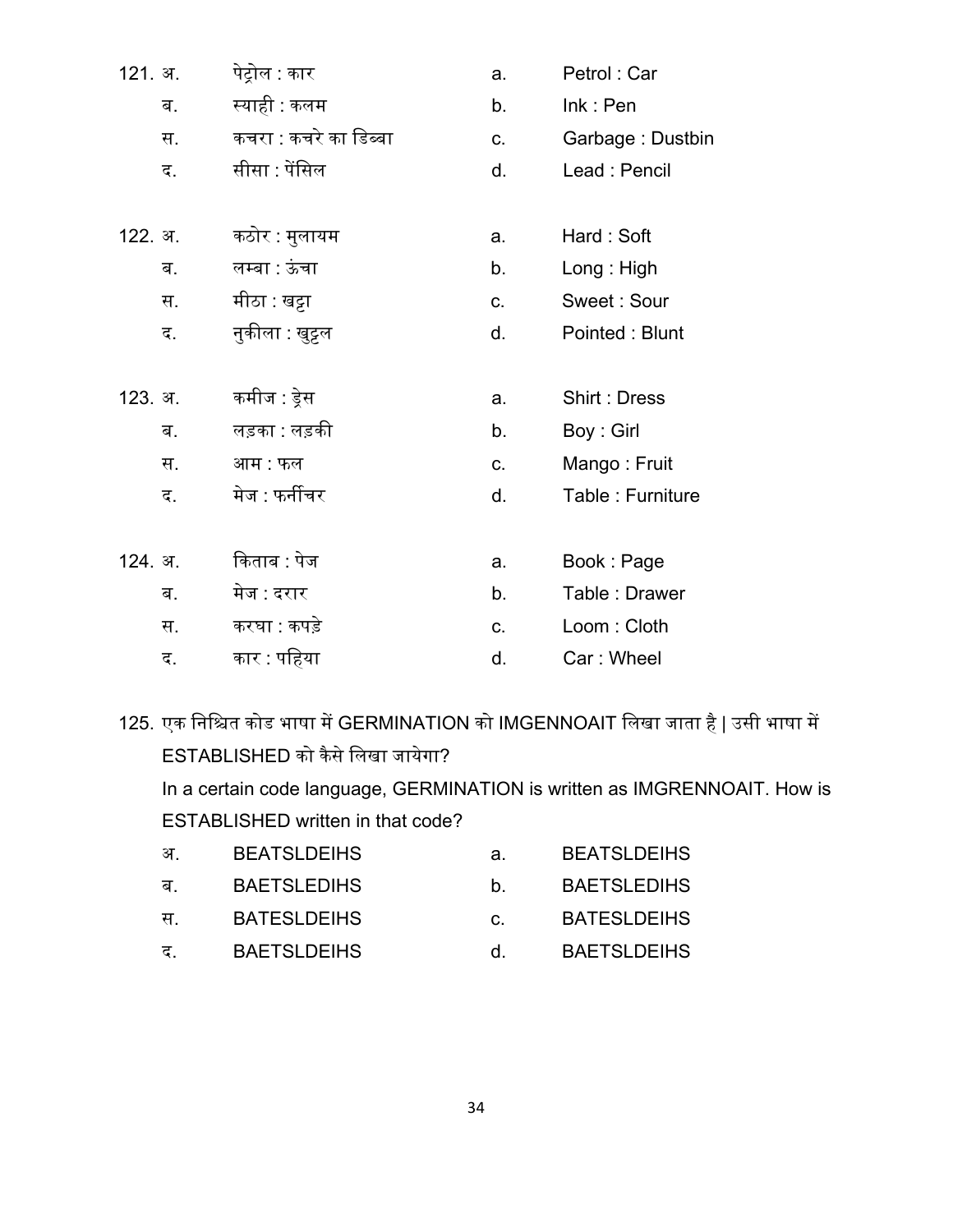126. एक निश्चित कोड भाषा में POND को RSTL लिखा जाता है तो उसी कोड भाषा में HEAR को कैसे िलखा जायेगा?

In certain code language, POND is coded as RSTL, how is HEAR written in that code?

|      | अ. GHIJ     | а.          | GHIJ        |
|------|-------------|-------------|-------------|
| ब.   | <b>GHIZ</b> | b.          | <b>GHIZ</b> |
| स. - | JIGZ        | $C_{\rm L}$ | JIGZ        |
| द.   | <b>JCLZ</b> | $d_{\cdot}$ | JCLZ        |

127. एक निश्चित कोड भाषा में GEORGE को CAKNCA लिखा जाता है तो उसी भाषा में JOSEPH को कै से िलखा जायेगा?

In a certain code language, GEORGE is written CAKNCE then, how is JOSEPH written in that code?

| अ.  | <b>KALFOD</b> | а. | <b>KALFOD</b> |
|-----|---------------|----|---------------|
| ब ज | <b>FKOALD</b> | b. | <b>FKOALD</b> |
| स   | <b>KOFALD</b> | C. | <b>KOFALD</b> |
| ट   | <b>KOFDLA</b> | d. | <b>KOFDLA</b> |

128. एक निश्चित कोड भाषा में TRUTHFUL को VTWVJHWN के रूप में लिखा गया है। उस कोड भाषा में FAITHFUL को कैसे लिखा जाएगा?

In a certain code language. TRUTHFUL is written as VTWVJHWN. In that code haw FAITHFUL will written?

| अ.       | <b>HKCHVJWN</b> | $\mathsf{A}$ | <b>HKCHVJWN</b> |
|----------|-----------------|--------------|-----------------|
| <u>ਕ</u> | <b>HCKJVHWN</b> | $\mathsf{B}$ | <b>HCKJVHWN</b> |
| स        | <b>HCKVJHWN</b> |              | <b>HCKVJHWN</b> |
| द.       | <b>CHKVJHWN</b> |              | <b>CHKVJHWN</b> |

129. एक कूट भाषा में 'OPERATION' को 'NODQBUJPO' लिखा जाता है उसी कूट भाषा में 'INVISIBLE' को कैसे िलखा जायेगा?

In a certain code, 'OPERATION' is written as 'NODQBUJPO', how will be 'INVISIBLE' written in that code?

- अ. HMUHTJCMF a. HMUHTJCMF
- ब. HMUHTHAKD b. HMUHTHAKD
- स. JOWJTHAKD c. JOWJTHAKD
- द JOWJTJCMF d. JOWJTJCMF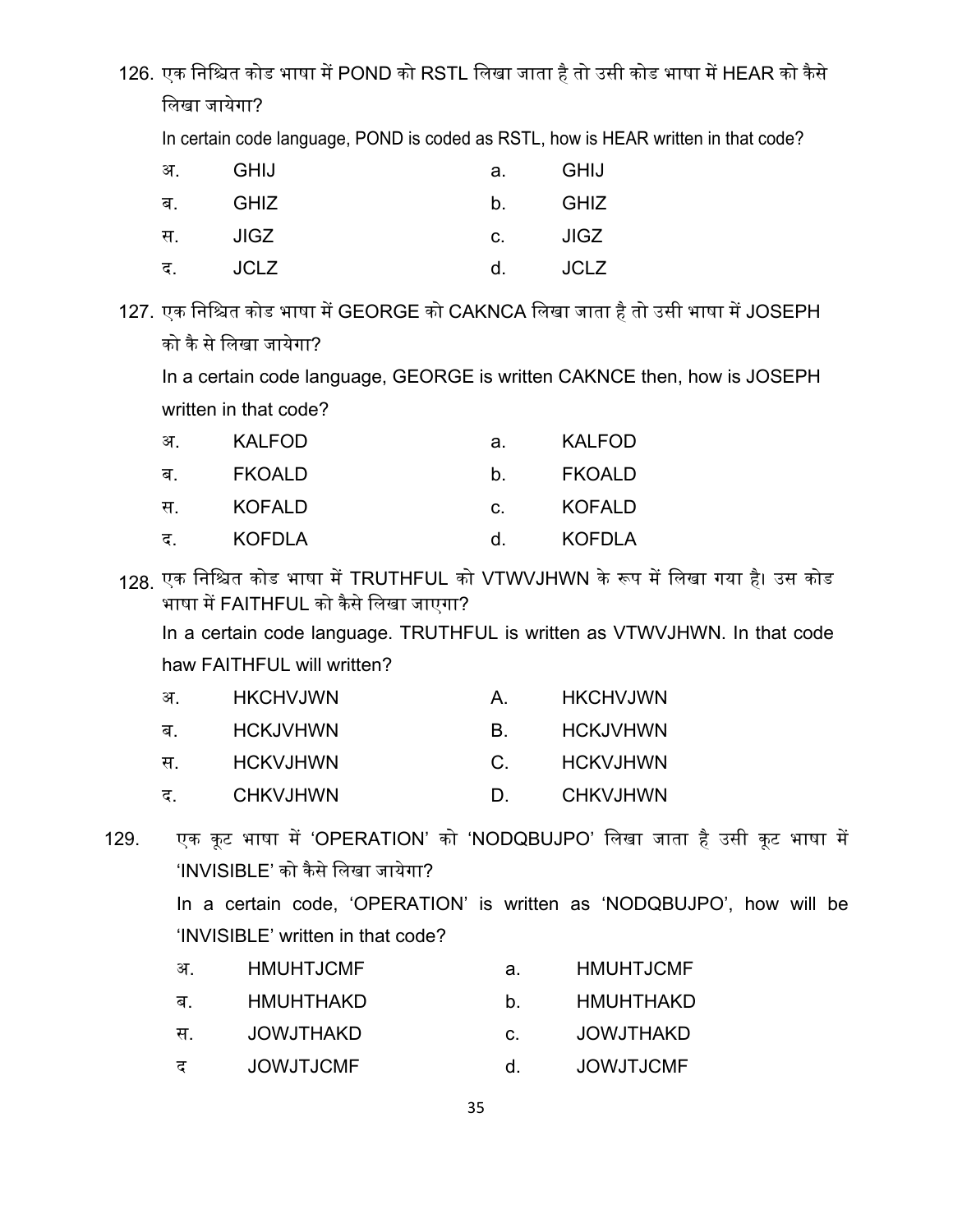130. एक निश्चित कोड भाषा में, ' it be pee' का अर्थ है ' dogs are blue ', 'sik hee' का अर्थ है ' large horses ' और 'pee mit hee' का अर्थ है ' horses are pigs '।उस कोड में 'large ' कैसे लिखा गया है?

In a certain code language, 'it be pee' means 'dogs are blue', 'sik hee' means 'large horses' and 'pee mit hee' means 'horses are pigs'. How is 'large' written in that code?

| अ. | Hee           | а.          | <b>Hee</b>    |
|----|---------------|-------------|---------------|
| ब. | Sik           | $b_{\cdot}$ | <b>Sik</b>    |
| स. | Pee           | $C_{\cdot}$ | Pee           |
| द. | None of these | d.          | None of these |

131. एक व्यक्ति अपने घर से चलता है, पहले वह 30 मीटर उत्तर-पश्चिम दिशा में जाता है, और वहाँ से 30 मीटर दक्षिण-पश्चिम दिशा में जाता है, फिर वह 30 मीटर दक्षिण-पूर्व दिशा में चलता है और अंत में वह अपने घर की ओर मुड़ता है| अब वह किस दिशा में चल रहा है ?

A man leaves his home. He first walks 30 meters in North-West direction and then 30 meters in South-West direction. Next, he walks 30 meter in South-East direction. Finally, he turns towards his home. In which direction is he moving?

| अ. | उत्तर- पूर्व  | а.          | North-East |
|----|---------------|-------------|------------|
| ब. | उत्तर-पश्चिम  | h.          | North-West |
| स. | दक्षिण- पूर्व | $C_{\cdot}$ | South-East |
| द. | दक्षिण-पश्चिम | d.          | South-West |

132. कौन सा भिन्न है:

Pick the odd one out.

- अ. May : January a. May : January
- 
- स. October : April c. October : April
- द. October : July d. October : July
- 
- ब. September : November b. September : November
	-
	-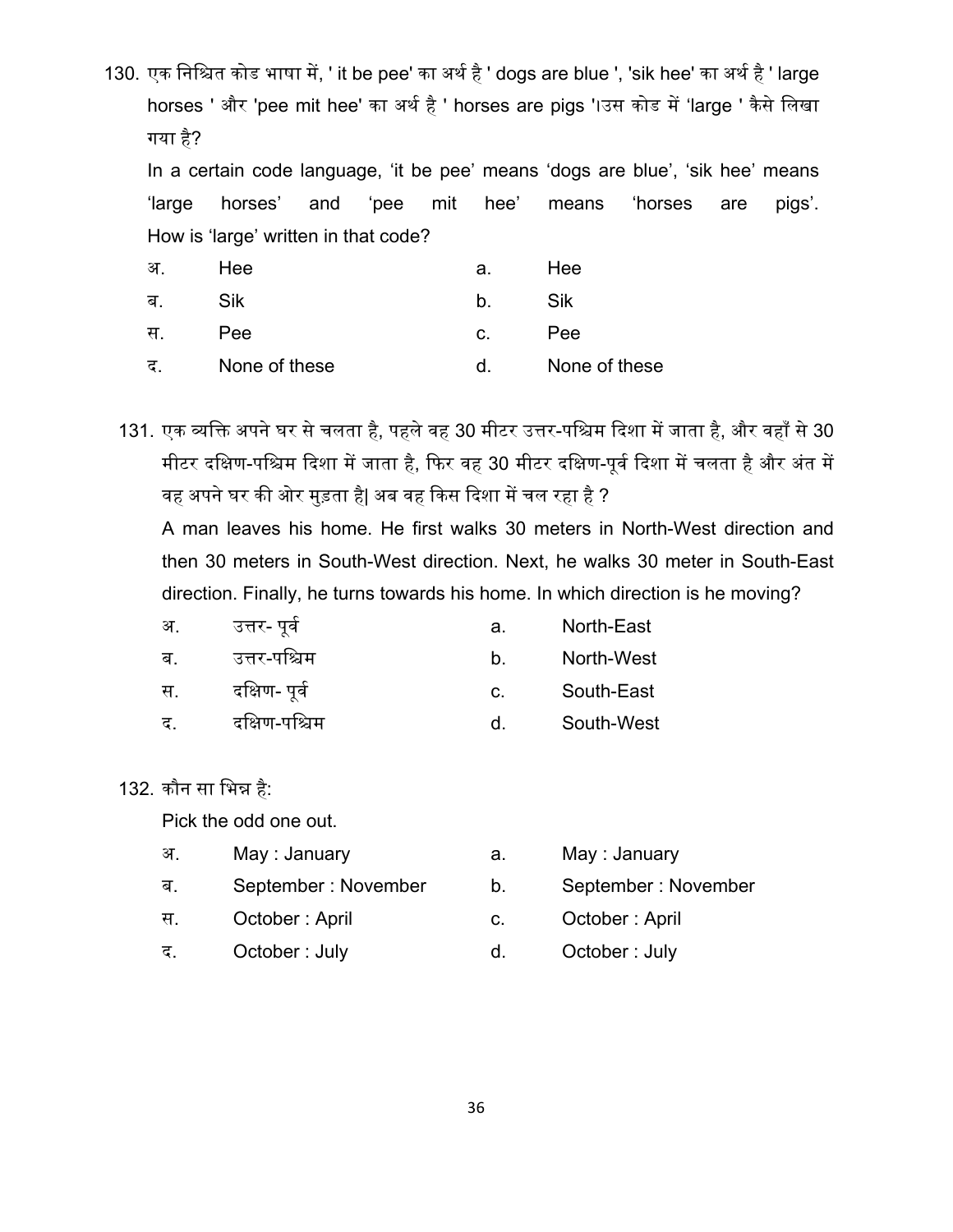133. कौन सा भिन्न है :

| Pick the odd one out. |        |                |        |  |  |
|-----------------------|--------|----------------|--------|--|--|
| अ.                    | 2:4    | а.             | 2:4    |  |  |
| ब.                    | 5:25   | $b_{-}$        | 5:25   |  |  |
| स.                    | 10:100 | $\mathbf{C}$ . | 10:100 |  |  |
| ਟ                     | 6:60   | d.             | 6.60   |  |  |

दिशा निर्देश : (प्रश्न 134 - प्रश्न 139) निम्न श्रेणी में अगला पद ज्ञात करो :

Direction: (Q.134 - 139) Find the next term in the following series:

134. BMO, EOQ, HQS, .....

| अ. | <b>KSU</b>                 | a. | <b>KSU</b> |
|----|----------------------------|----|------------|
| ब. | <b>LMN</b>                 | b. | <b>LMN</b> |
| स. | SOV                        | C. | SOV        |
| द. | SOW                        | d. | SOW        |
|    |                            |    |            |
|    | 135. BZA, DYC, FXE, ?, JVI |    |            |
| अ. | <b>HUG</b>                 | a. | <b>HUG</b> |
| ब. | <b>HWG</b>                 | b. | <b>HWG</b> |
| स. | <b>UHG</b>                 | C. | <b>UHG</b> |
| द. | <b>WHG</b>                 | d. | <b>WHG</b> |
|    |                            |    |            |
|    | 136. AYD, BVF, DRH, ?, KGL |    |            |
| अ. | <b>FMI</b>                 | a. | <b>FMI</b> |
| ब. | <b>GMJ</b>                 | b. | <b>GMJ</b> |
| स. | GLJ                        | C. | GLJ        |
| द. | <b>HLK</b>                 | d. | <b>HLK</b> |
|    |                            |    |            |

137. 4M, 9K, 16I, 25G, ....?....

| अ   | 36J | a. | 36J                |
|-----|-----|----|--------------------|
| ब । | 30J | b. | 30J                |
| स.  | 36E |    | 36E<br>$C_{\rm L}$ |
| द.  | 30F | d. | 30F                |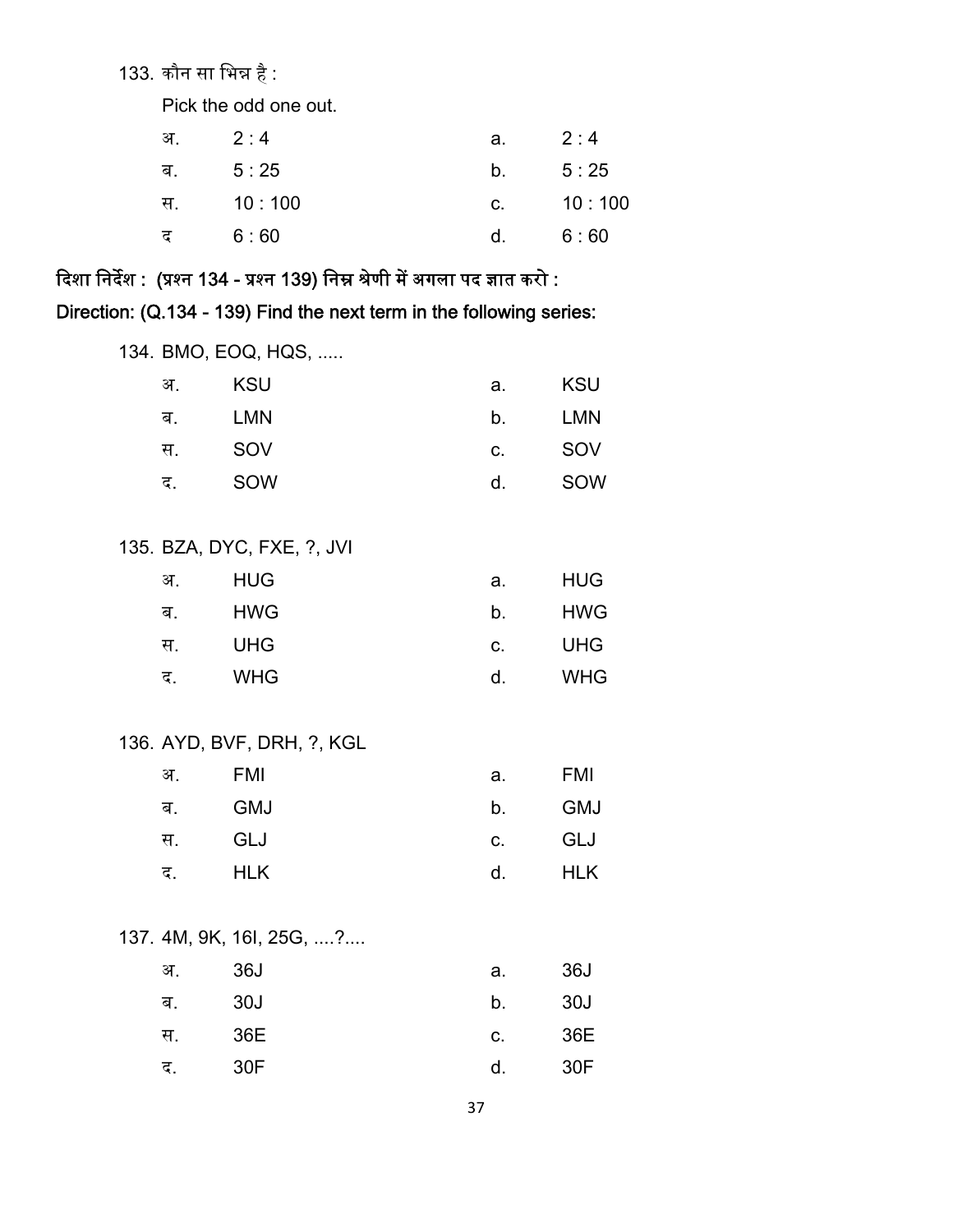138. D8, G13, J18, M23 ....?....

| अ. | N <sub>25</sub> | а.          | N <sub>25</sub> |
|----|-----------------|-------------|-----------------|
| ब. | O26             | b.          | O <sub>26</sub> |
| स. | P28             | $C_{\rm L}$ | P28             |
| द. | P <sub>27</sub> | d.          | P <sub>27</sub> |

139. C4X, F9U, I16R, ....?....

| अ.   | K25P  | а.          | K25P  |
|------|-------|-------------|-------|
| ब.   | L25P  | b.          | L25P  |
| स. - | L25O  | $C_{\rm L}$ | L25O  |
| द.   | 1.27P | d.          | 1.27P |

140. कुनाल 10 किमी० उत्तर की ओर चलता है, जहाँ से वह 6 किमी० दक्षिण की ओर चलता है, फिर वहाँ से 3 किमी० पूर्व की ओर चलता है | अब वह अपने प्रारंभिक बिंदु से किस दिशा में ओर कितनी दूर है? Kunal walks 10 km towards North from there he walks 6 km towards South. Then he walks 3 km towards East. How far and in which direction is he with reference to his starting point?

| अ. |  | 1 किमी० पश्चिम |  |
|----|--|----------------|--|
|    |  |                |  |

- ब. 7 िकमी० पि᳟म b. 7 km West
- स. 7 िकमी० पूव c. 7 km East र्
- द. 5 िकमी० उᱫर- पूवर् d. 5 km North-East

141. यदि पहले दो कथन सत्य हैं, तो तीसरा

- I. मारा गेल से तेज दौड़ता है।
- II. िलली मारा से तेज दौड़ता ह। ै
- III. गेल िलली से तेजी से दौड़ता ह। ै
- 
- 
- 
- द. िनधार्िरत नहᱭ कर सकता d. Can't Determined
- a. 5 km West
- 
- 
- 

If the first two statements are true, the third statement is:

- I. Mara runs faster than Gail.
- II. Lily runs faster than Mara.
- III. Gail runs faster than Lily.
- अ. सत्य a. True
- ब. असत्य b. False
	- स. अनिश्चित c. Uncertain
		-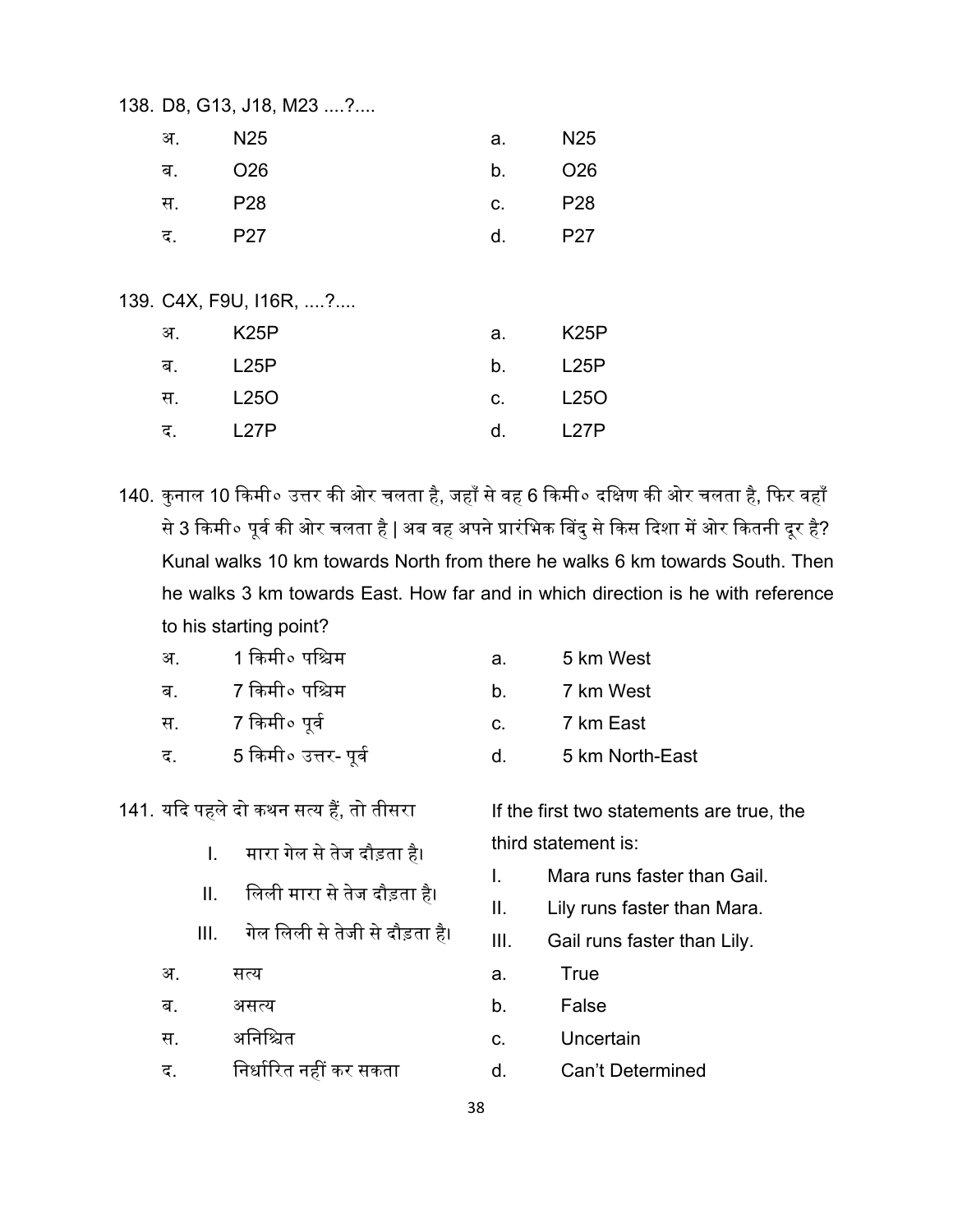दिशानिर्देश (प्रश्न 142 – प्रश्न 144): नीचे दिए गए अक्षरों के अनुक्रम का ध्यान रखते हुए इन सवालों का जवाब दें: Directions (Q. 142 –Q. 144): Answer these questions referring to the letter sequence given below:

#### I X Y A N O F M P B L Q R D S T W C K G U V E J Z H

142. If the letters of the above given series are written in reverse order, which letter will be the third to the left of eighteenth letter from your right?

| अ. O | a. O   |  |
|------|--------|--|
| ब. U | b. U   |  |
| स. V | $c.$ V |  |
| द. N | d. N   |  |

143. निम्नलिखित श्रृंखला में प्रश्न चिह्न (?) के स्थान पर क्या होगा?

What will come in place of question mark (?) in the following series?

|    |            |  | XAO FPL QDT ? |         |            |
|----|------------|--|---------------|---------|------------|
| अ. | LJM        |  |               | а.      | LJM        |
| ब. | LJE.       |  |               | b.      | LJE.       |
| स. | <b>WKG</b> |  |               | $C_{1}$ | <b>WKG</b> |
| द. | <b>WKU</b> |  |               | d.      | WKU        |

144. आपके दाहिनी ओर तेरहवें अक्षर के दाईं ओर से कौन सा छठा है?

Which of the following is the sixth to the right of the thirteenth letter from your right?

| अ. K | a. K |  |
|------|------|--|
| ब. F | b. F |  |
| स. M | c. M |  |
| द. G | d. G |  |

145. पेड़ की एक पंक्ति में, एक पेड़ बाएं छोर से 7 वां और दाएं छोर से 14 वां है। पंक्ति में कितने पेड़ हैं? In a row of trees, a tree is  $7<sup>th</sup>$  from left end and  $14<sup>th</sup>$  from right end. How many tree are there in the row?

| अ. 18 | a.   | 18      |
|-------|------|---------|
| ब. 19 |      | b. 19   |
| स. 20 |      | c. $20$ |
| द. 21 | d. l | 21      |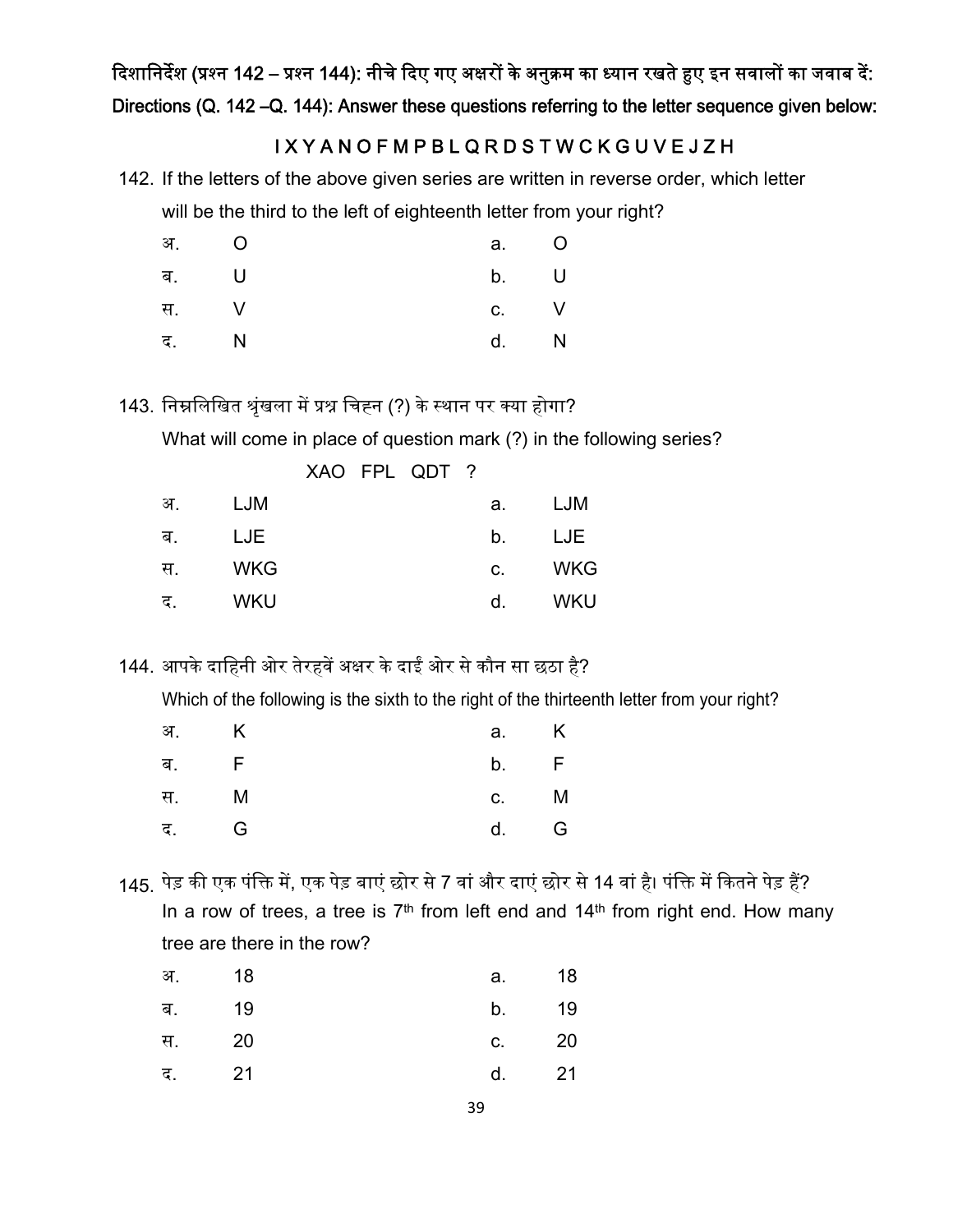146. मोहन प्रबीर से बड़ा है। सुरेश प्रबीर से छोटा है। मिहिर सुरेश से बड़ा है, लेकिन प्रबीर से छोटा है। चार में से कौन सबसे छोटा है?

Mohan is older than Prabir. Suresh is younger than Prabir. Mihir is older than Suresh, but younger than Prabir. Who among the four is youngest?

| अ. | प्रबीर | а.          | Prabir |
|----|--------|-------------|--------|
| ब. | मिहिर  | $b_{-}$     | Mihir  |
| स. | मोहन   | $C_{\cdot}$ | Mohan  |
| द. | सुरेश  | d.          | Suresh |

147. एक आदमी उसके बेटे से 24 साल बड़ा है। दो साल बाद, उसकी उम्र उसके बेटे की उम्र से दोगुनी हो जाएगी। उसके बेटे की वर्तमान उम्र है...

A man is 24 years, older than his son. After two years, his age will be twice the age of his son. The present age of his son is...

| अ. | 14 वर्ष | а. | 14 Years    |
|----|---------|----|-------------|
| ਕ  | 22 वर्ष | b. | 22 Years    |
| स  | 20 वर्ष |    | c. 20 Years |
| ट  | 18 वर्ष | d. | 18 Years    |

148. एक चिड़ियाघर में हिरण और मोर हैं। सिर की गिनती करने पर वे 80 हैं। उनके पैरों की संख्या 200 है। एक चिड़ियाघर में कितने मोर हैं?

There are deer and peacocks in a zoo. By counting heads they are 80. The number of their legs is 200. How many peacocks are there?

| अ. 20      |    | а. – | 20  |
|------------|----|------|-----|
| ब. 30      |    | b.   | -30 |
| स. 50      |    | C.   | 50  |
| <b>द</b> . | 60 | d. l | 60  |

149. यदि आप 1 से 100 तक संख्याये लिखते हैं, तो सभी संख्याओं में आप 3 कितनी बार लिखते हैं? If you write down all the numbers from 1 to 100, then how many times do you write 3?

| अ. 11 | a. 11   |    |
|-------|---------|----|
| ब. 18 | b. 18   |    |
| स. 20 | c. $20$ |    |
| द. 21 | d. l    | 21 |
|       |         |    |